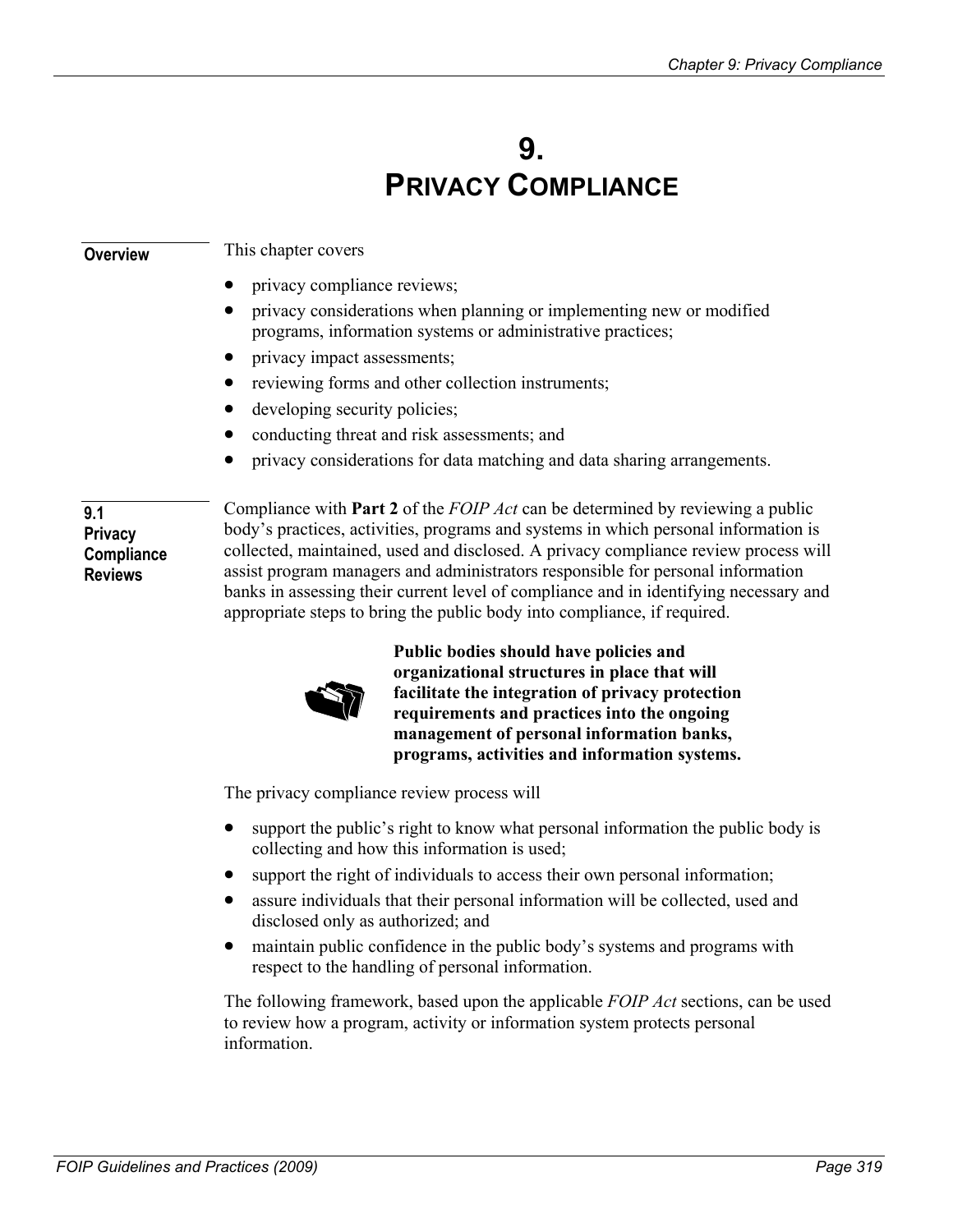## **Protection of personal information analysis**

**Sections 33** to **42** of the *FOIP Act* control the manner in which personal information is collected, used and disclosed and the requirements for protecting, correcting, retaining and assuring the accuracy of such information. This framework identifies what a public body is required to do under the Act and also, in some instances, what a public body may want to consider doing in addition to what is required under the Act. **Part 2** of the Act and Chapter 7 should be referred to while using the framework.

## **Authority for collection**

**Section 33** limits the collection of personal information by public bodies. Collection must be authorized under **section 33(a)**, **(b)** or **(c)**. *Section 33* 

#### *What is required?*

- An enactment of Alberta or Canada must specifically authorize collection of the personal information; that is, the enactment must expressly refer to the activity of collecting personal information for specified purposes; or
- $\bullet$ The personal information must be collected for the purposes of law enforcement; or
- $\bullet$ The personal information must relate directly to and be necessary for an operating program or activity of the public body (the collection cannot be for a prospective program or activity that does not currently exist and personal information must not be collected "just in case").

#### *For consideration*

• When establishing new programs or reviewing existing programs and activities, consider putting a process in place to ensure that the minimum amount of personal information necessary to carry out the program or activity is collected.

#### **Manner of collection**

**Section 34(1)** requires a public body to collect personal information directly from the individual the information is about except in certain limited circumstances. *Section 34(1)* 

#### *What is required?*

- $\bullet$ Personal information must be collected directly from the individual the information is about (direct collection) unless the public body is authorized to collect information indirectly.
- If the personal information is collected from a source other than the individual the information is about (indirect collection), there must be authority in **section 34(1)(a)** to **(o)** for indirect collection.

If a public body is not authorized to collect personal information indirectly under **section 34(1)(a)** to **(o)**, the public body must either collect the personal information directly from the individual or not collect the personal information at all. The only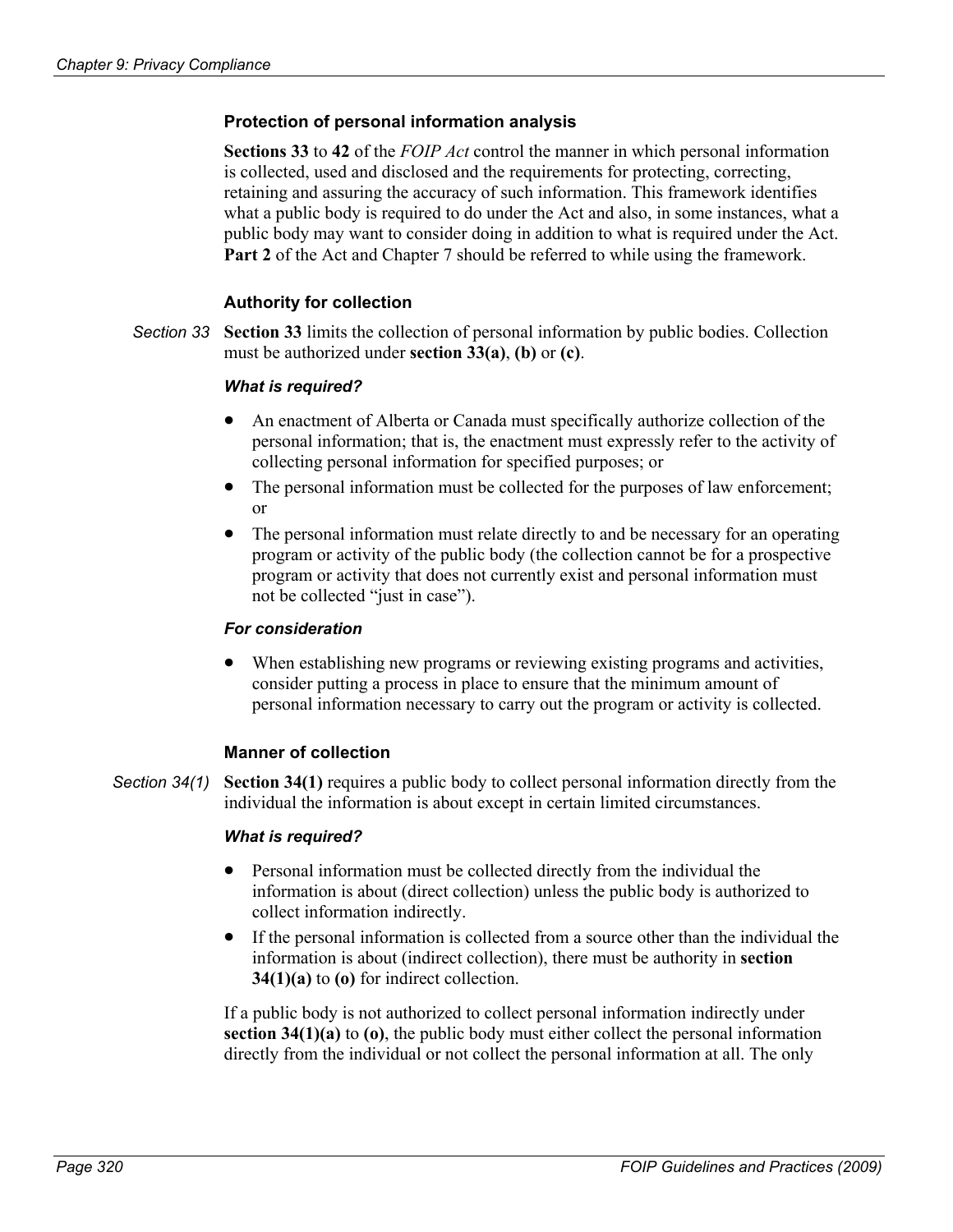exception to this would be if **section 34(3)** applies (information collected directly would be inaccurate).

## *For consideration*

• **Section 34(1)(a)** to **(o)** permits indirect collection in a number of different circumstances. However, a public body should consider collecting personal information directly unless indirect collection is necessary in the specific circumstances of the program or activity.

# **Notification of collection**

When personal information is collected directly from an individual, notification of the purposes of and authority for the collection must be provided to the individual. *Section 34(2)* 

## *What is required?*

- If personal information is collected directly, the notification provided to the individual from whom the information is collected must include
	- the specific purposes for which the information will be used;
	- the specific legal authority for the collection of information (the public body's own governing legislation or the *FOIP Act*); and
	- the title, business address and telephone number of an official in the public body who can answer questions about the collection of personal information.
- If notification is not given to the person from whom the information is collected,
	- one of the paragraphs in **section 34(1)(a)** to **(o)** must apply; or
	- the head of a public body must have decided that the direct collection requirement or the notification requirement could reasonably be expected to result in the collection of inaccurate information.
- The method of notification must be appropriate in the circumstances. Examples of different methods of notification include notice on a form, in a pamphlet or other publication, on a card or sign on a desk or counter, on a website, or in a pop-up notice on a computer screen. Oral notice can be given either in person or by recorded message.

# *For consideration*

- $\bullet$ Consider whether a client may need to refer to the information in the notice in the future or whether the program area may need to retain evidence of the notice that was given. In these cases, provide a copy of the notification to the individual from whom the personal information is collected and keep a copy of the notification on file.
- Consider providing notification even in cases where a public body is not required to do so (that is, in cases where the public body is authorized to collect personal information indirectly). For example,
	- In cases where a public body collects personal information indirectly for the purpose of a common or integrated program or service, consider notifying the client of the collection of his or her personal information by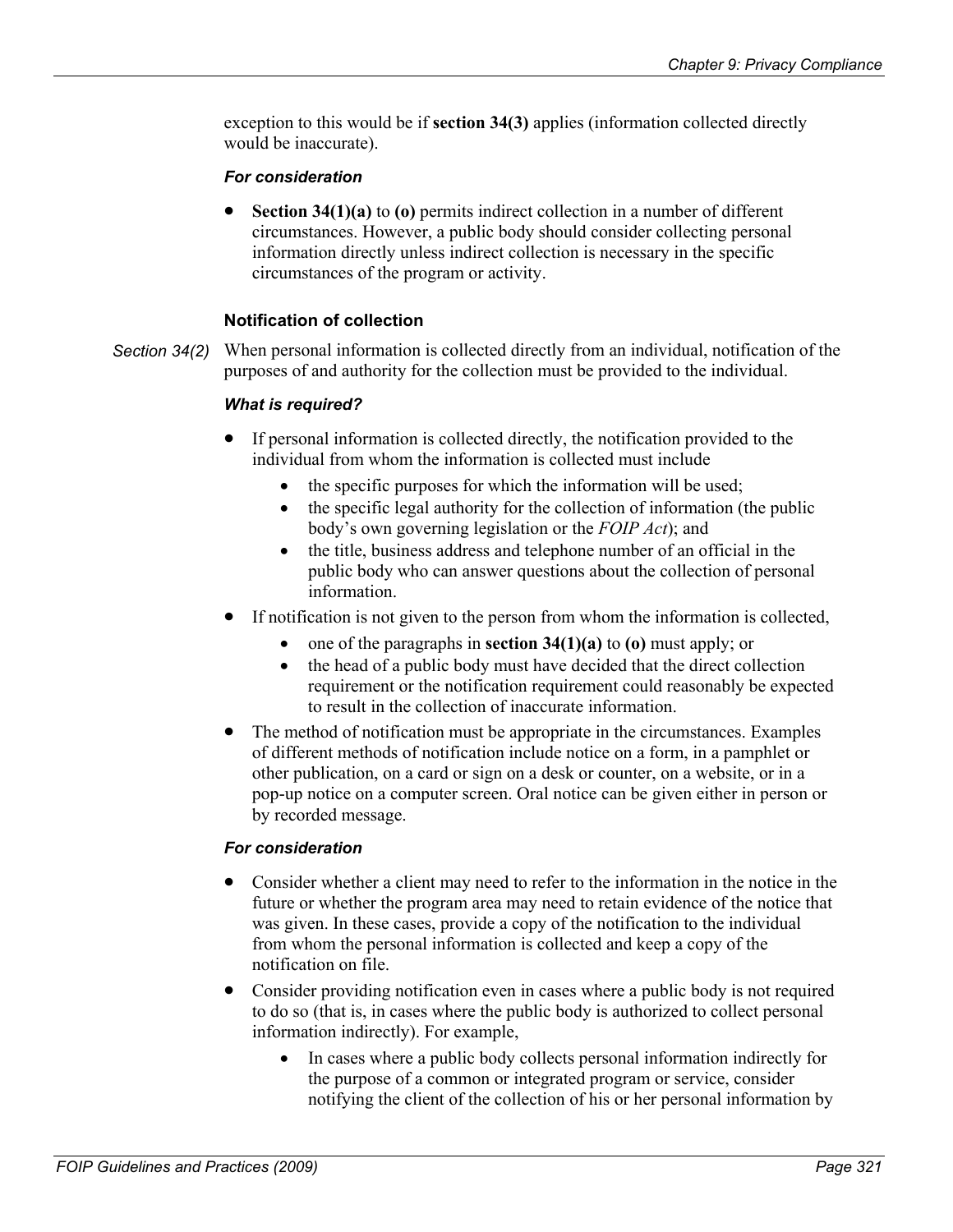the various public bodies that are involved in the delivery of the program or service, at the time a client registers in the program or requests the service.

- In cases where a public body collects personal information indirectly for the purpose of determining the suitability of an individual for a scholarship or bursary, consider notifying the individual what information will be collected and from whom, at the time the individual applies for the scholarship or bursary.
- Consider the most appropriate methods of providing notification for collection of personal information by telephone or electronically. For oral collection, consider having a policy on providing notification (e.g. recording on client files that notice has been provided), and monitoring compliance.

## **Accuracy of personal information**

Section 35(a) A public body must make every reasonable effort to ensure that personal information used to make a decision that affects an individual is accurate and complete.

#### *What is required?*

- A public body must have procedures in place that ensure that the accuracy and completeness of personal information is appropriate for the purpose for which the personal information is used. Some procedures that may assist are:
	- verifying the identity of an individual from whom personal information is collected (especially important when personal information is collected by telephone or electronically);
	- using validation processes for data within electronic systems;
	- providing for regular updating, if necessary, and recording when personal information in a record was last updated;
	- $\bullet$ using the most reliable sources to update personal information and recording the source of the information;
	- allowing individuals to review their own personal information and request correction or annotation in case of errors or omissions.

#### **Correction of personal information**

**Section 36** requires a public body to respond to requests for correction of personal information and to notify other public bodies, or third parties to which the information has been disclosed, about the request and about any correction or annotation that was made in response to the request. *Section 36* 

#### *What is required?*

• Procedures must be in place to ensure that a public body can respond to a request by an individual for access to his or her own personal information and to a request for correction of that information. It should not normally be necessary for an individual to make an access request under the *FOIP Act* before requesting a correction of personal information.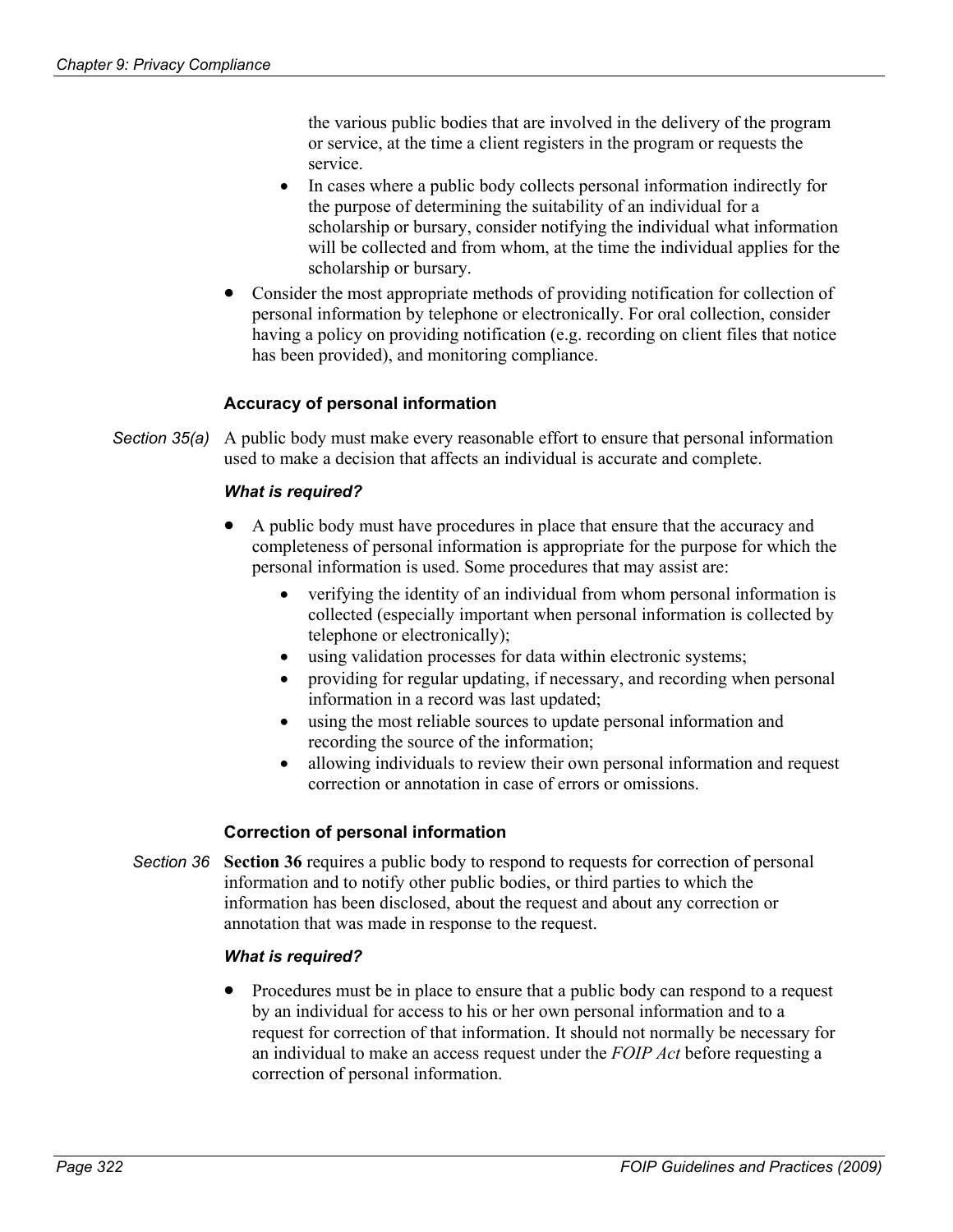- $\bullet$ Procedures must in place so that notification of a correction or annotation of personal information can, if necessary, be sent to any other public body or third party to which the information has been disclosed during a one-year period prior to the request for the correction or annotation.
- A record of purpose must be maintained for any use or disclosure of personal information that is not included in the public body's Directory of Personal Information Banks. The record of the purpose for the disclosure must be either attached or linked to the personal information (**section 87.1(3)**).

## **Directories of personal information banks**

- The head of a public body is responsible for maintaining and publishing a directory of its personal information banks, either in printed or electronic form. The directory of personal information banks must include *Section 87.1* 
	- the title and location of the personal information bank;
	- $\bullet$ a description of the kind of personal information and the categories of individuals whose personal information is included;
	- $\bullet$ the authority for collecting the personal information in the bank; and
	- the purposes for which the personal information is collected or compiled and the purposes for which it is used or disclosed.

#### *What is required?*

- A public body must publish a directory of personal information banks that includes the elements listed in **section 87.1(2)**. The description of the personal information and the statement regarding the purposes for which the information is used or disclosed must provide sufficient detail to be meaningful to individuals whose information may be included in the personal information bank.
- The directory must be kept as current as is practicable, and access to the directory made available to the public at an office of the public body (**section 87.1(4)**).
- Each time personal information is used or disclosed for a purpose that is not included in the directory, a record of the new purpose must be kept and the record of that new purpose must be either attached or linked to the personal information (**section 87.1(3)(a)**).
- The new purpose(s) must be included in the next publication of the directory (**section 87.1(3)(b)**).

#### *For consideration*

The Act establishes minimum requirements for the directory. Public bodies may wish to consider including additional information, such as a list of the public body's information-sharing agreements and information about retention periods.

#### **Retention of personal information**

**Section 35(b)** requires retention of personal information used to make a decision about an individual for one year from the date of last use in most cases. *Section 35(b)*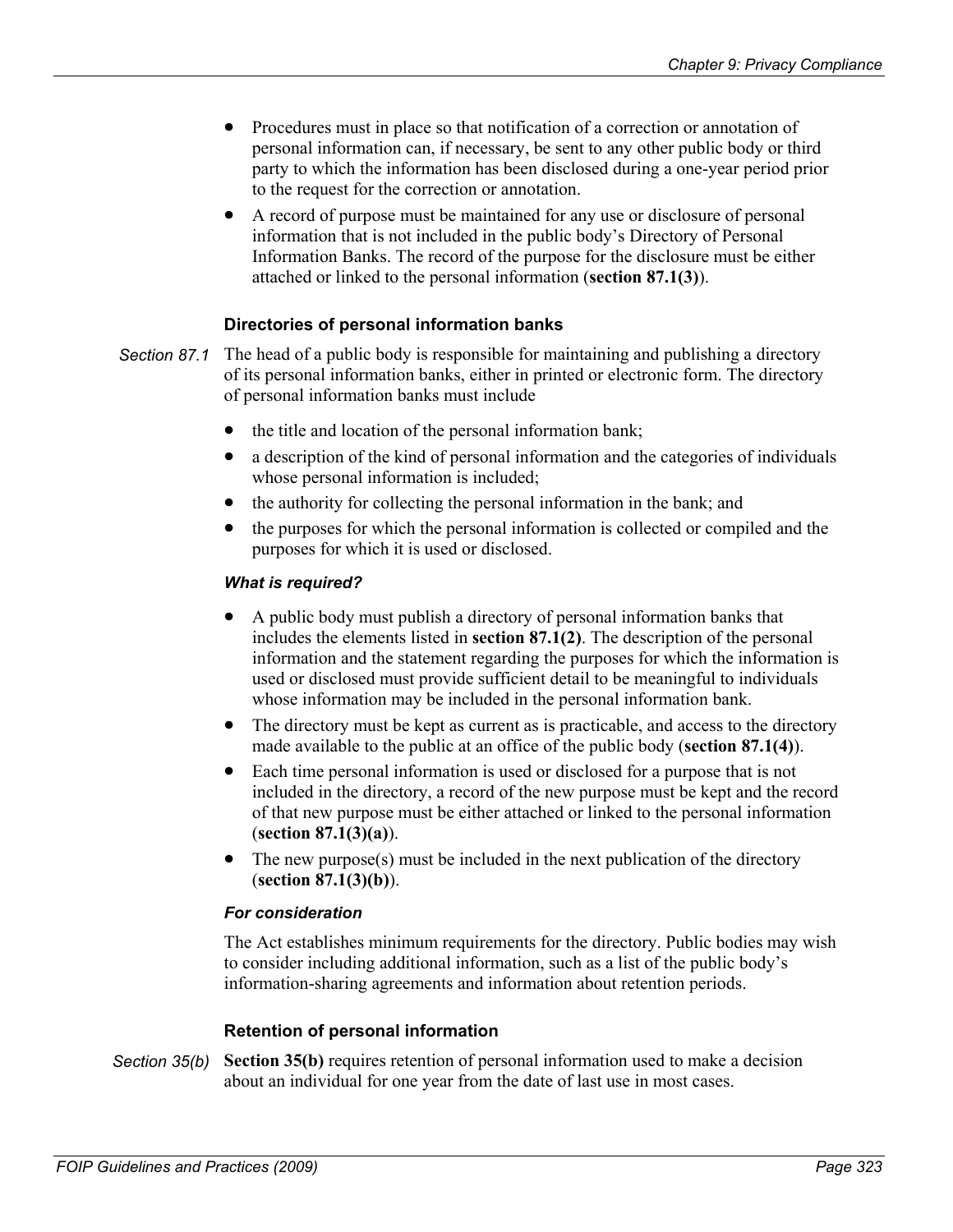## *What is required?*

- Personal information must be retained for a least one year after it is used to make a decision affecting an individual (including a decision relating to a request under the *FOIP Act*). This requirement overrides any retention period in a public body's records retention and disposition schedule. For example, personal information used by a public body to determine an individual's eligibility for a program or service must be retained for one year after it is used, even if the public body's records retention schedule would normally require the information to be disposed of at an earlier date. The one-year period gives individuals an opportunity to request access to personal information used to make the decision, to ensure that it is accurate.
- $\bullet$ If personal information is retained for a shorter period of time, there must be an agreement to that effect in writing between the individual, the public body and the body that approves the records retention and disposition schedule.

#### *For consideration*

• Records retention and disposition schedules should be in place for information in personal information banks and for the administrative or electronic systems in which they operate.

## **Protection of personal information**

Section 38 A public body must make reasonable security arrangements for the protection of personal information against such risks as unauthorized access, collection, use, disclosure, and destruction. The basic attributes for a comprehensive security policy and practices are provided in section 9.5 of this chapter.

## *What is required?*

A public body must have safeguards in place that are appropriate under the specific circumstances. The type and level of security measures will depend upon a range of factors, most importantly, the sensitivity of the personal information. The following are guidelines; these security arrangements may not be required in all circumstances.

- $\bullet$ A public body should have a written security policy and procedures governing operations that involve personal information.
- There should be a responsible official who has authority for information security.
- There should be documented procedures for collecting, processing, accessing, transmitting, storing, and disposing of personal information.
- Security procedures should cover administrative, physical and technological security, including
	- a threat and risk management methodology;
	- a process for designating sensitive information;
	- a system of authorization and access procedures (e.g. identification cards, keys, codes, combinations, badges and system passwords), and the maintenance of control records for gaining access to sensitive personal information;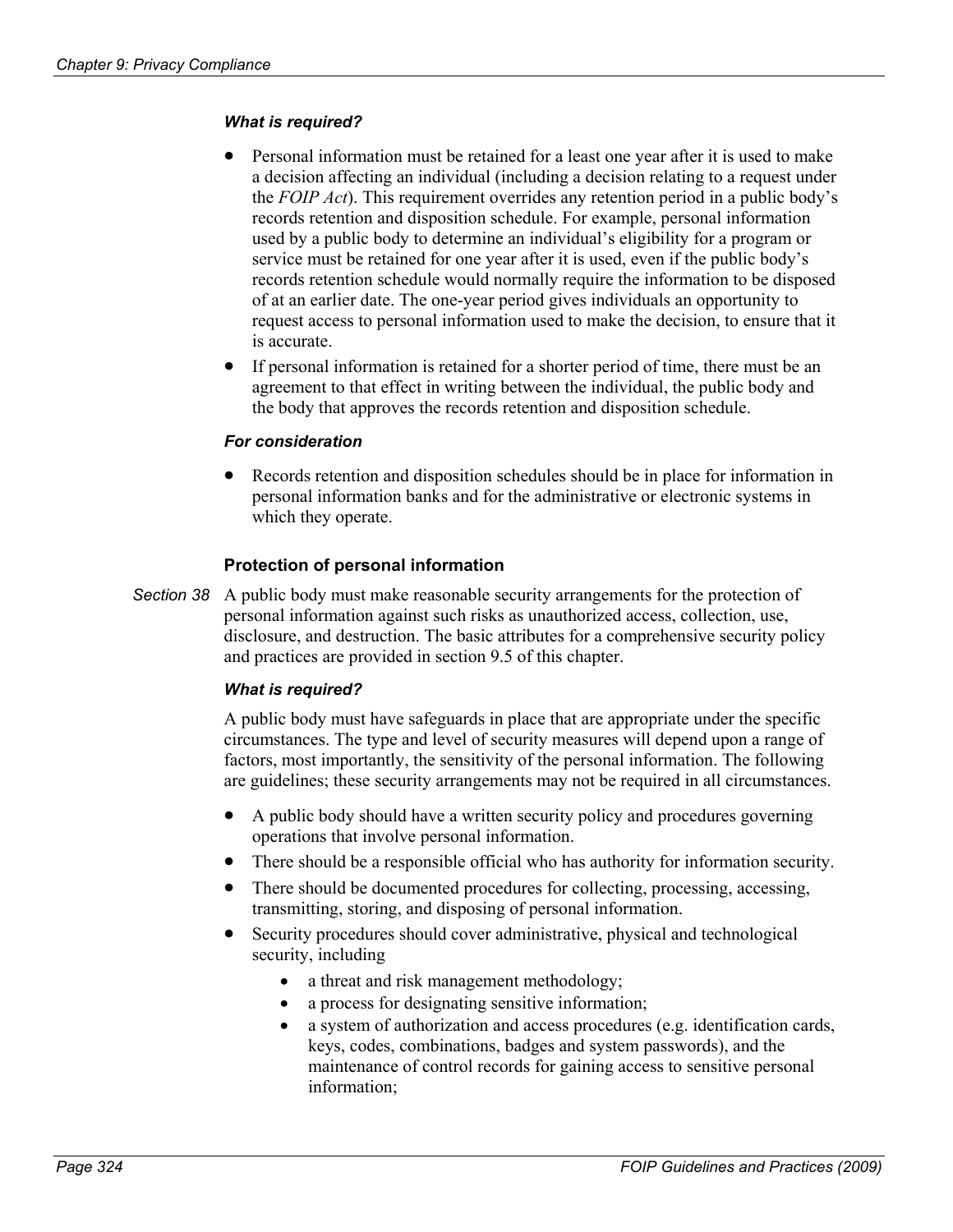- controls over authorization to add, change and delete personal information in an electronic information system, and audit capacity;
- $\bullet$ procedures to ensure that qualified personnel are involved in the maintenance of electronic systems in order to ensure configuration control of equipment, systems, networks, and the updating of operating procedures;
- procedures for ensuring communications security;
- procedures for personnel screening that are commensurate with the sensitivity of the personal information involved;
- $\bullet$ controls that restrict use of personal information to the purposes for which the information has been collected and restrict access to those officials and employees who have a "need to know" the information (i.e. access is limited to the specific portions of the personal information needed for the function being performed);
- $\bullet$ appropriate physical security measures, such as security access zones, locked rooms, storage cabinets, controlled positioning and access to computer terminals and faxes (to prevent random access), as well as checkout and secure transmission procedures for files;
- technological security measures appropriate to the nature of the personal information stored on a device and the type of device used (e.g. encryption and password protection for portable data devices); and
- secure disposal procedures for records and equipment commensurate with the level of sensitivity of the personal information and its vulnerability to compromise.
- There should be procedures for monitoring and reviewing the general effectiveness of security measures, including those relating to the protection of personal information.
- There should be written sanctions or consequences for contravention of security procedures and policies.

## **Use**

*Section 39* **Section 39** limits the purposes for which public bodies may use personal information.

#### *What is required?*

- The personal information in a system or program must be used only
	- for the purpose for which it was collected or for a use consistent with that purpose,
	- with the consent of the individual; the form of consent must be in accordance with **section 7** of the FOIP Regulation,
	- for a purpose for which information may be disclosed under **section 40**, **42** or **43** of the Act, or
	- in the case of personal information in the alumni records of postsecondary educational bodies, for the purposes of their own fund-raising activities; this use must be discontinued at the request of an individual whose personal information is being used in this way.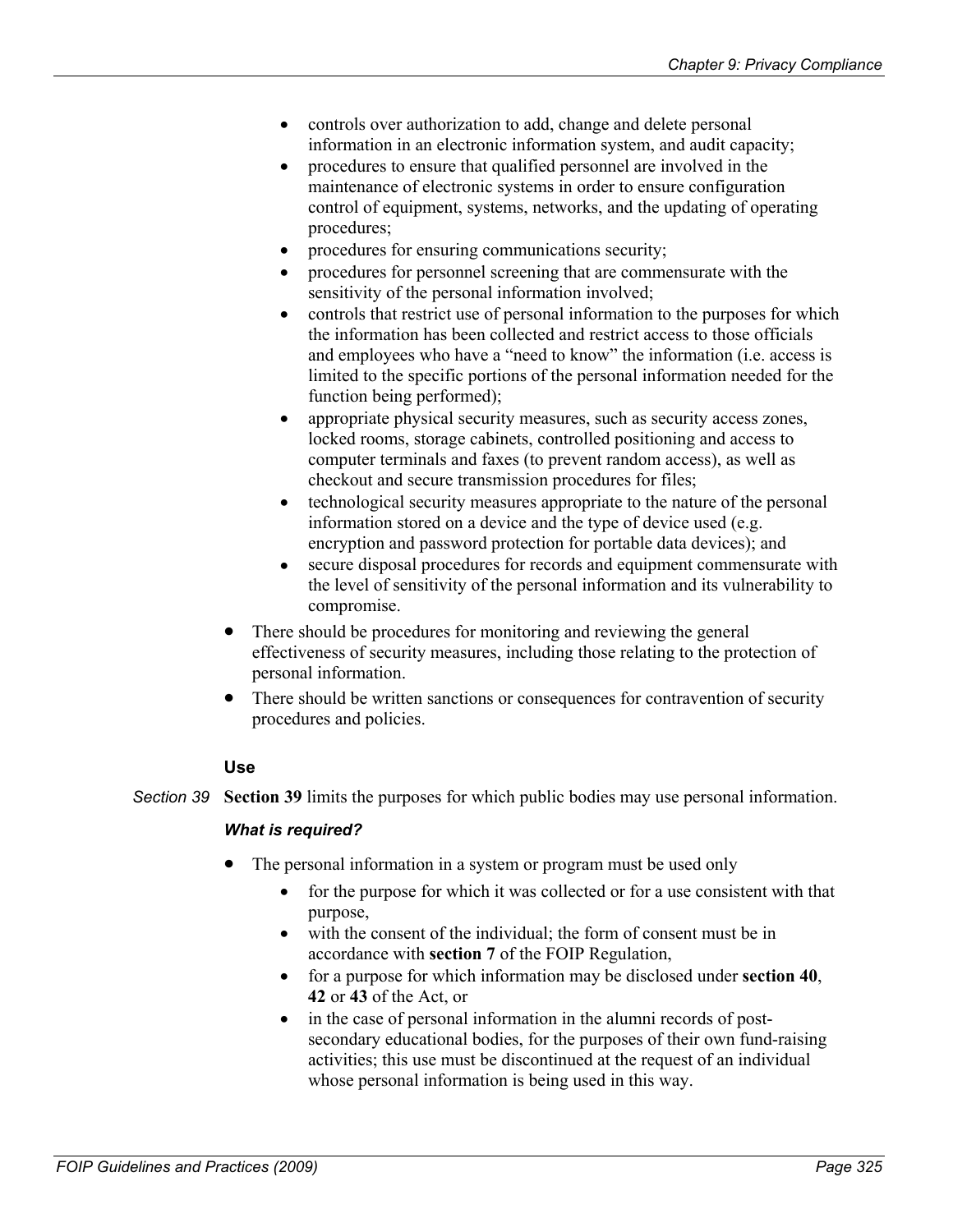• The amount and type of personal information used must be limited to what is necessary for the public body to carry out its purpose in a reasonable manner.

## **Disclosure**

Section 40 A public body may disclose personal information only in accordance with the provisions of **section 40**.

#### *What is required?*

- Any disclosure must be permitted by one of the provisions of **section 40(1)**, **section 40(2)** or **section 40(3)** of the Act.
- $\bullet$ The amount and type of personal information disclosed must be limited to what is necessary for the public body to carry out its purpose in a reasonable manner.
- $\bullet$ If disclosure is not permitted under **section 40(1), (2)** or **(3)** of the Act, persons or bodies outside the organizational unit that operates and uses the system or program must not have access to information in the system, program or personal information bank, either directly through electronic means or through receipt of hard copy, tapes, disks or other copies.

## **Research or statistical purposes**

Section 42 A public body may disclose personal information for a research purpose only under specified conditions.

#### *What is required?*

- Access to personal information in individually identifiable form must be necessary to reasonably accomplish the purpose of the research, or the Information and Privacy Commissioner must have approved the research purpose.
- Any record linkage must not be harmful to the individuals the information is about.
- The benefits of the record linkage must clearly be the public interest.
- $\bullet$ The researcher must have signed an agreement to comply with security and confidentiality conditions, to meet a schedule for the destruction of individual identifiers and to ensure that there is no subsequent use or disclosure of the information in individually identifiable form without express authorization.
- The agreement must meet the requirements set out in **section 9** of the FOIP Regulation.

All of the above requirements must be in place before personal information may be disclosed under **section 42**.

#### **Data sharing and data matching**

Data sharing and data matching involve the disclosure or comparison of personal information for an authorized purpose. These activities may involve public bodies only or public bodies and other organizations. The data sharing or matching may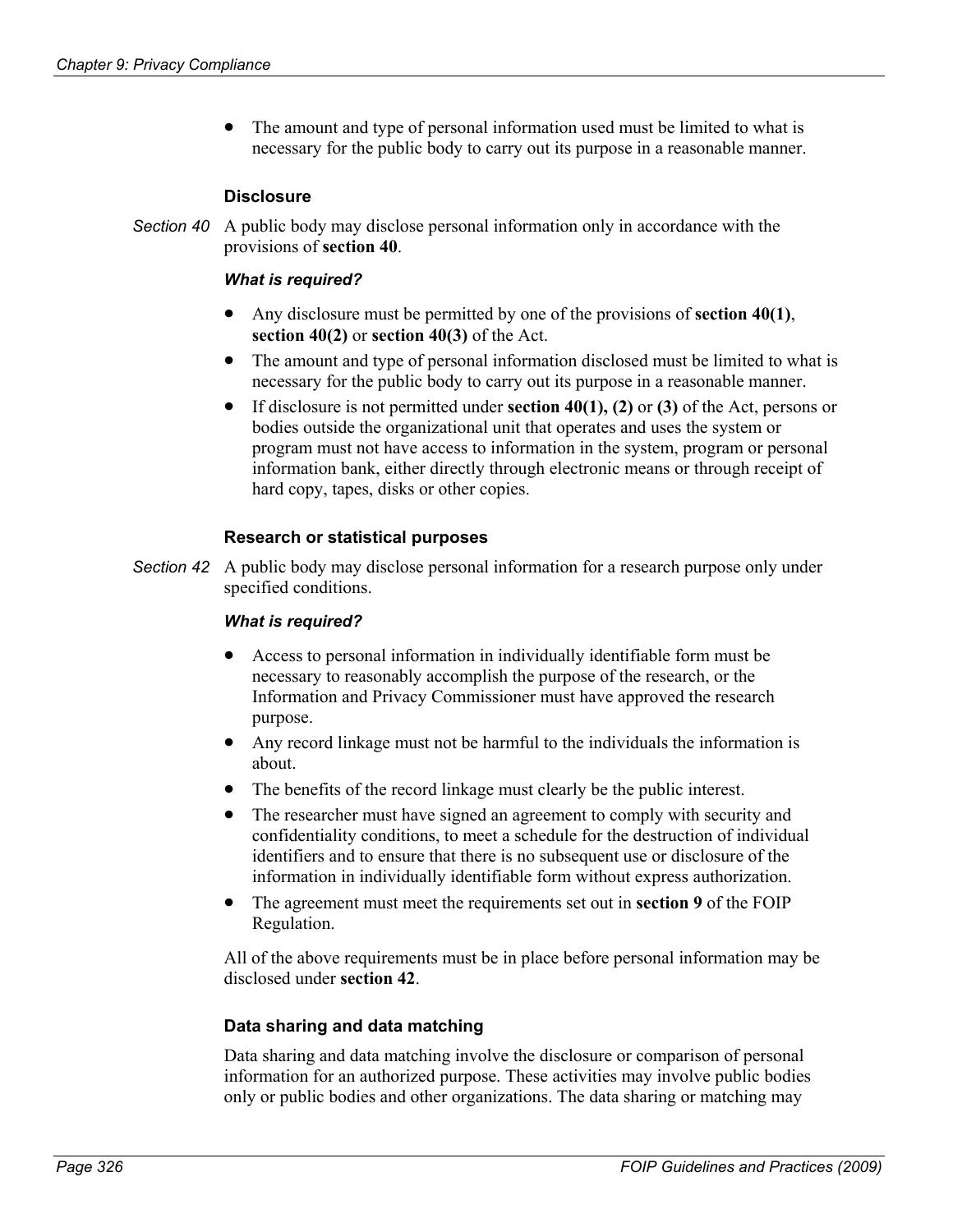occur through electronic or other forms of transmission and may consist of single transactions or programs that continue over a period of time. These activities are subject to the provisions of **Part 2** of the *FOIP Act*.

See section 9.7 of this chapter for definitions and a detailed discussion of data sharing and data matching. Also, see the *Guide for Developing Personal Information Sharing Agreements*, published by Access and Privacy, Service Alberta.

## *What is required?*

- In any data sharing or data matching,
	- there must first be authority to collect the information under **section 33** and to collect information indirectly under **section 34**;
	- the uses must meet the requirements of **section 39**;
	- if a disclosure is for research purposes, the requirements of **section 42** or **43** must have been met.

If the above requirements are not met, the data sharing or matching may not be in compliance with **Part 2** of the *FOIP Act* and the public body must modify or discontinue this activity.

## *For consideration*

• Consider notifying the individuals whose personal information may be the subject of data sharing or data matching at the time the information is collected.

**9.2 Privacy Considerations when Planning New Programs, Administrative Practices or Information** 



**Public bodies should establish practices and procedures that take into consideration the requirements of Part 2 of the Act in the planning, design, development of specifications, and implementation of new or modified personal information systems, programs, administrative practices or legislation.** 

**Systems** To ensure that privacy protection requirements, as set out in **Part 2** of the *FOIP Act*, are taken into account in the application of new technologies, or when an administrative practice or program is being developed or modified, public bodies may need to conduct a privacy impact assessment and submit it to the Information and Privacy Commissioner for review. The program official responsible for developing or implementing the new technology, administrative practice or program should develop a privacy impact assessment, as part of a development team that could include IT specialists, the FOIP Coordinator, the records manager, etc. The privacy impact assessment would be developed as part of the business needs analysis or project initiation stage of the project. See section 9.3 of this chapter for detailed information on how and when to conduct a privacy impact assessment and who to involve in its development.

> Privacy and security measures should not be viewed as barriers to applying innovative technology. Rather, they are essential components of modern systems that serve to build public confidence in the use of technology. In the last decade, a number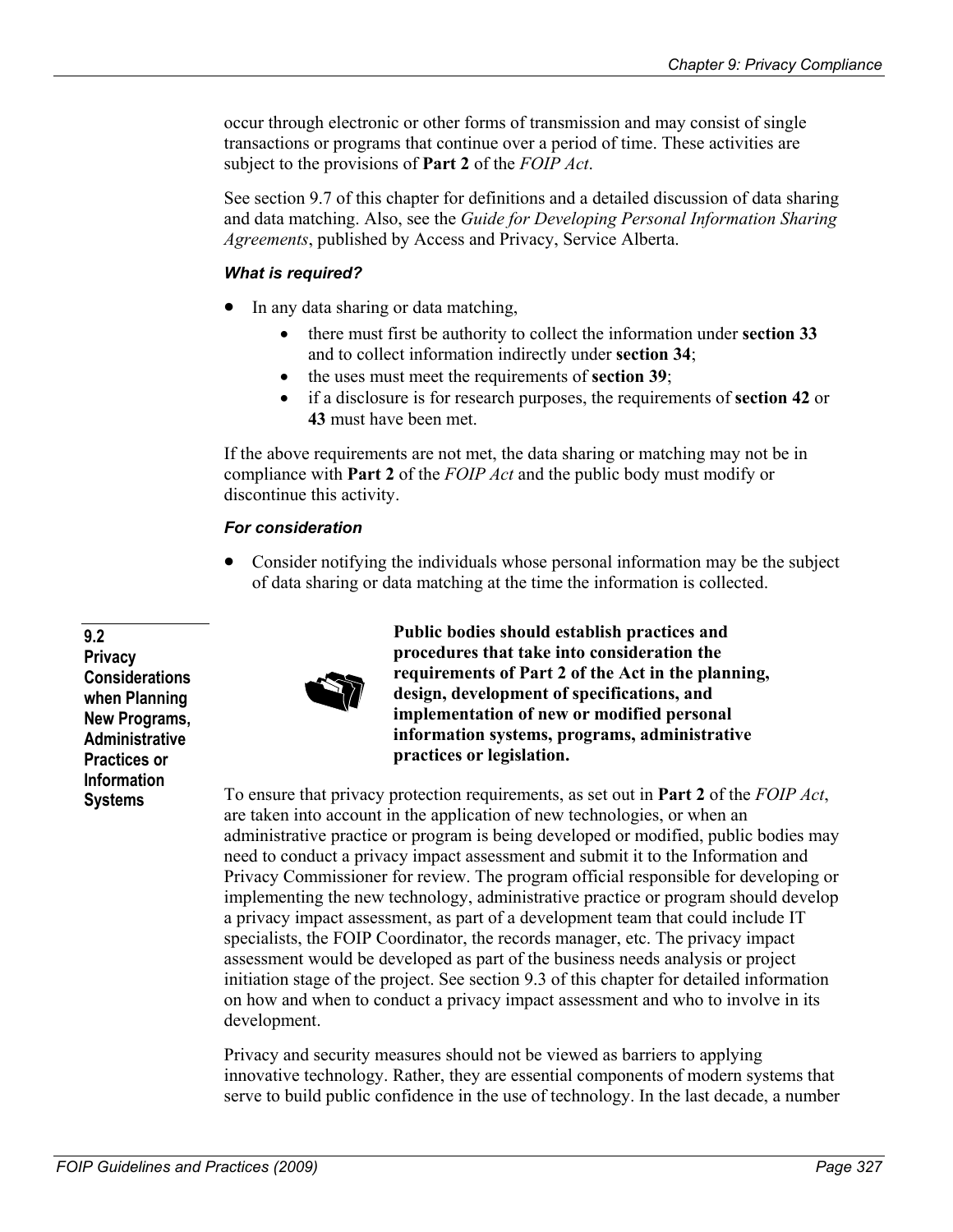of technologies have been specifically developed to be privacy-enhancing technologies. Technologies such as encryption, digital signatures, anonymous electronic cash and service delivery systems, and "pseudo-identification" can often enhance privacy at little or no extra cost to the program. These technologies may also have the advantage of providing more secure identification to reduce fraud, more secure networking to reduce losses from theft, and more secure payment systems to eliminate the administrative costs of cash transactions.

Systems development should take into consideration the privacy rights of individuals and the protection of personal information. This applies to all aspects of the management of information, including collection or compilation, controls on accuracy, use and disclosure, protection, and disposal. Privacy considerations should be integrated at the earliest stages of development of automated information systems to ensure that such systems meet legal and policy requirements.

## **9.3 Privacy Impact Assessments**

A *privacy impact assessment* (PIA) is a process that assists public bodies in reviewing the impact that a new program, administrative process or practice, information system or legislation may have on individual privacy. The process is designed to ensure that the public body evaluates the project or initiative for technical compliance with the *FOIP Act* and also assesses the broader privacy implications for individuals. A PIA is both a due diligence exercise and a risk management tool. Although only real breaches of privacy contravene the privacy provisions of the *FOIP Act*, even the perception that privacy may not be adequately protected can seriously damage the reputation of a public body, as well as the public's confidence in a particular program or initiative.

The PIA process requires a thorough analysis of the potential impact of the initiative on privacy and a consideration of measures to mitigate or eliminate any negative impact. The PIA is an exercise in which the public body identifies and addresses privacy risks that may arise in the course of its operations. While PIAs are focused on specific projects, the process should also include an examination of organizationwide practices that could have an impact on privacy. Organizational privacy and security policies and procedures, or the lack of them, can be significant factors in the ability of the public body to ensure that privacy protection measures are available for specific projects.

A PIA provides documented assurance to the public body, to the Information and Privacy Commissioner and to the public that all privacy issues related to the initiative have been appropriately identified and addressed. Once the Office of the Information and Privacy Commissioner is satisfied that the public body has addressed the relevant considerations and is committed to the provision of the necessary level of privacy protection, the Commissioner or a staff member will accept the PIA. Acceptance is not approval. It merely reflects that Office's acceptance that the organization has made reasonable efforts to protect privacy.

## **When is a privacy impact assessment needed?**

Public bodies that are custodians and therefore subject to the *Health Information Act* for health information in their custody or under their control, should note that there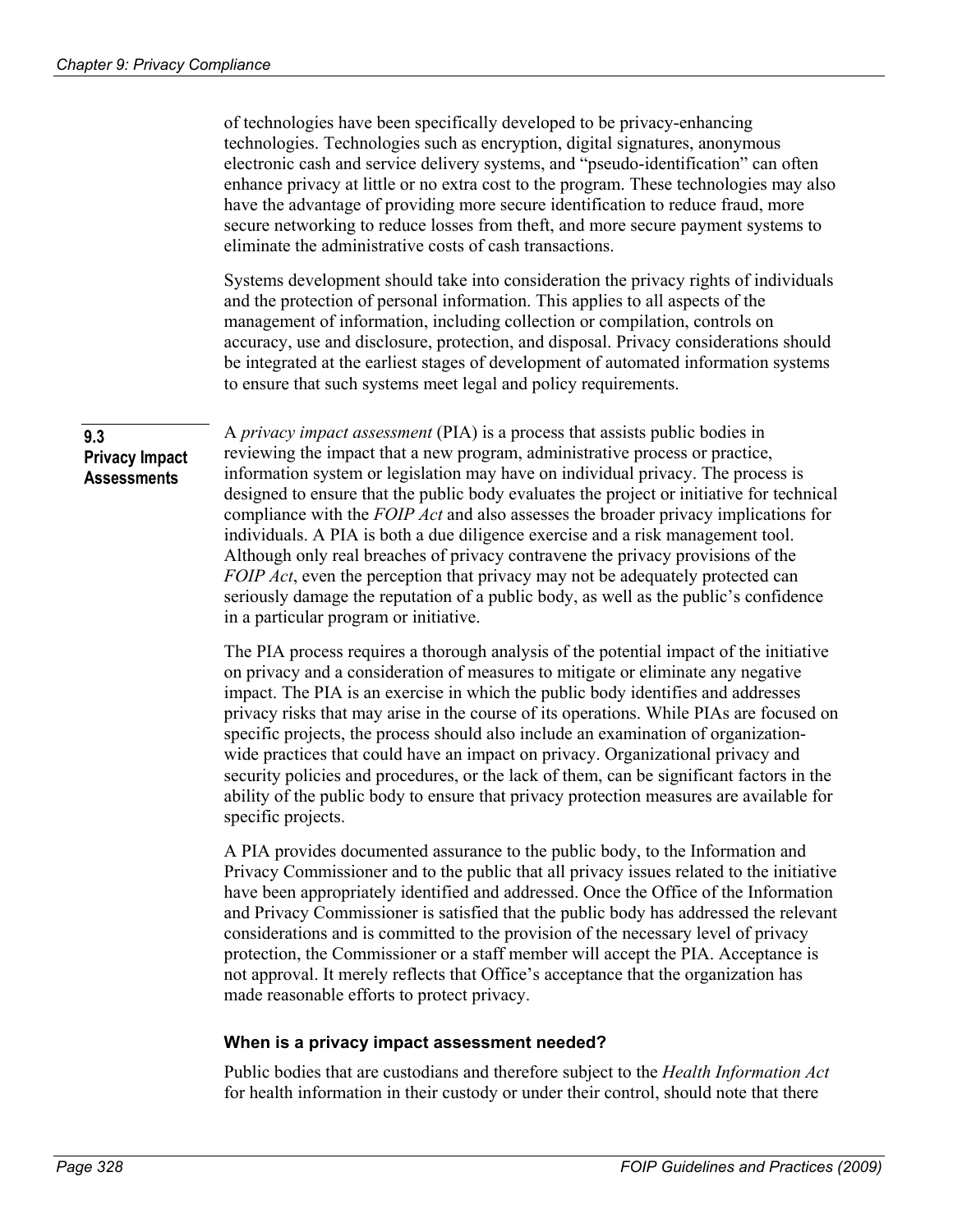are express requirements under the *Health Information Act* to conduct privacy impact assessments in certain situations. Some of the public bodies under the *FOIP Act* that are affected by those requirements are the Alberta Health Services Board and the department and Minister of Alberta Health and Wellness.

Privacy impact assessments are not mandatory under the *FOIP Act* but are recommended for major projects that involve the collection, use or disclosure of personal information. **Section 53(1)(f)** of the *FOIP Act* provides authority for the Commissioner to comment on the implications for freedom of information or for protection of privacy of proposed legislative schemes or programs of public bodies.

Public bodies should consider conducting a PIA when

- new data elements will be collected and added to an existing personal information database, or a new database is proposed;
- system access will be rolled out beyond current parameters, controls, levels or numbers of users;
- $\bullet$ the use of personal information will be expanded to include data linkage or matching or other purposes;
- $\bullet$ limited disclosure or reporting about selected individuals will be expanded to enable broad disclosure of information about a larger population base;
- $\bullet$ the way in which the system is accessed, managed or secured from a technical or managerial perspective is changed significantly (e.g. use of internet technology);
- $\bullet$ initiatives involving multiple public and/or private sector bodies that result in the compilation of personal information;
- management or security of the system is outsourced; or
- the retention period for personal information in the system will be changed.

As information systems become more complex, the probability of having an unexpected impact on privacy increases. Initiatives that appear to involve minor technical enhancements for client convenience and public body efficiency may significantly impact individual privacy.

The Office of the Corporate Chief Information Officer, Government of Alberta, is responsible for ensuring that government information and communications technology (ICT) projects, especially cross-government projects, comply with all applicable privacy legislation. The Office coordinates policy development, privacy impact assessment procedures and privacy architecture development for ICT in the Government of Alberta.

## **What is the process for a PIA?**

## *Consider establishing a PIA development team*

Determine which staff can best provide the information that is needed for the PIA. The team could include the FOIP Coordinator, the project or program sponsor, records manager, project manager, IT specialists, legal services, communications specialist and a senior or executive manager.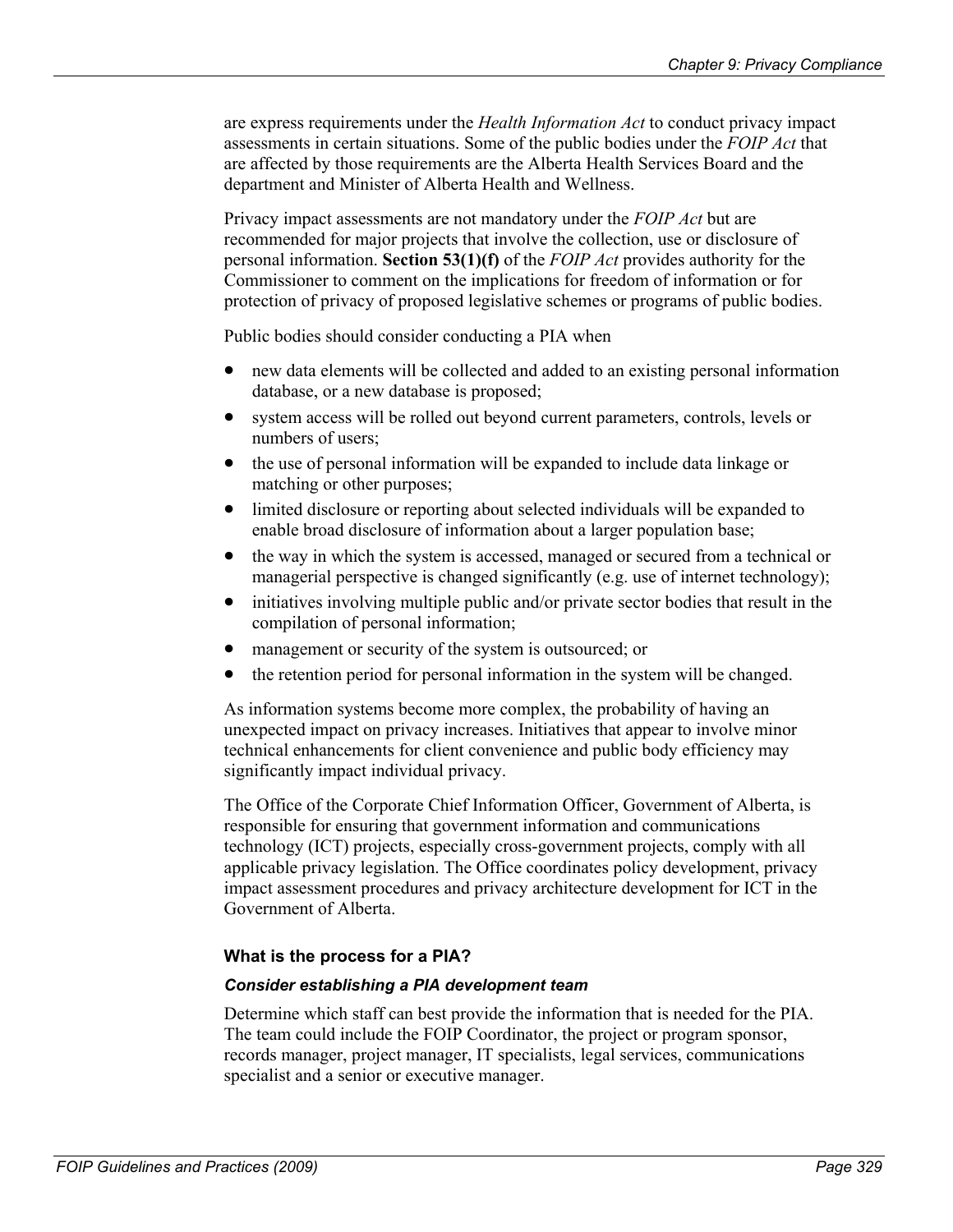Identify someone to lead the process and write the PIA. Ideally, this would be someone who understands the *FOIP Act* and privacy principles and issues, has technical writing skills, has project management experience and can synthesize input from a variety of sources.

#### *Consider when to start the process*

If the PIA is viewed as an obstacle to the initiative being launched, it has been started too late. If decisions about the initiative are not firm, resources have not been committed and questions about privacy implications cannot be answered, it is too early to start the process.

According to the Office of the Information and Privacy Commissioner, the PIA is a dynamic document that should be updated from time to time as changes are contemplated for the program; it is rarely ever finished. Public bodies are expected to advise the Commissioner's Office of any changes or modifications to the program and to provide documentation so that the PIA on file is always up to date.

If the project is complex, a cross-government initiative, or involves a high volume of personal information, consider consulting with Access and Privacy, Service Alberta to provide input on project design.

## *Determine who will approve the PIA internally*

The internal approval of a PIA should be based on the public body's established internal approval process and should include approval from the members of the PIA development team.

#### *Consider whether public consultation is needed*

It may be appropriate to consult with stakeholders or the broader public on major initiatives or on significant overhauls of existing programs. Focused public discussion conducted early in the process can help program or system designers anticipate public reaction to proposals or help to eliminate options that meet with significant resistance. The public body should address in the PIA how it intends to educate and consult with affected stakeholders respecting the proposed initiative. Alternatively, the justification for not consulting should be set out in the PIA.

#### *Understand the role of the Office of the Information and Privacy Commissioner*

To give the Commissioner's Office time to formally review and comment, public bodies should provide the PIA to the Office at least 45 working days before implementing the proposed new or changed practice or system. In practice, however, the role of the Commissioner's Office starts long before the formal review. The process for interaction with the Commissioner's Office is as follows:

- The public body (usually the FOIP Coordinator) advises the Commissioner's Office of the project well in advance of implementation.
- $\bullet$ If necessary, the PIA development team meets with the staff of the Commissioner's Office to review the project and determine whether a PIA is required. The Commissioner's Office decides whether a PIA is advised and requests the public body to conduct one.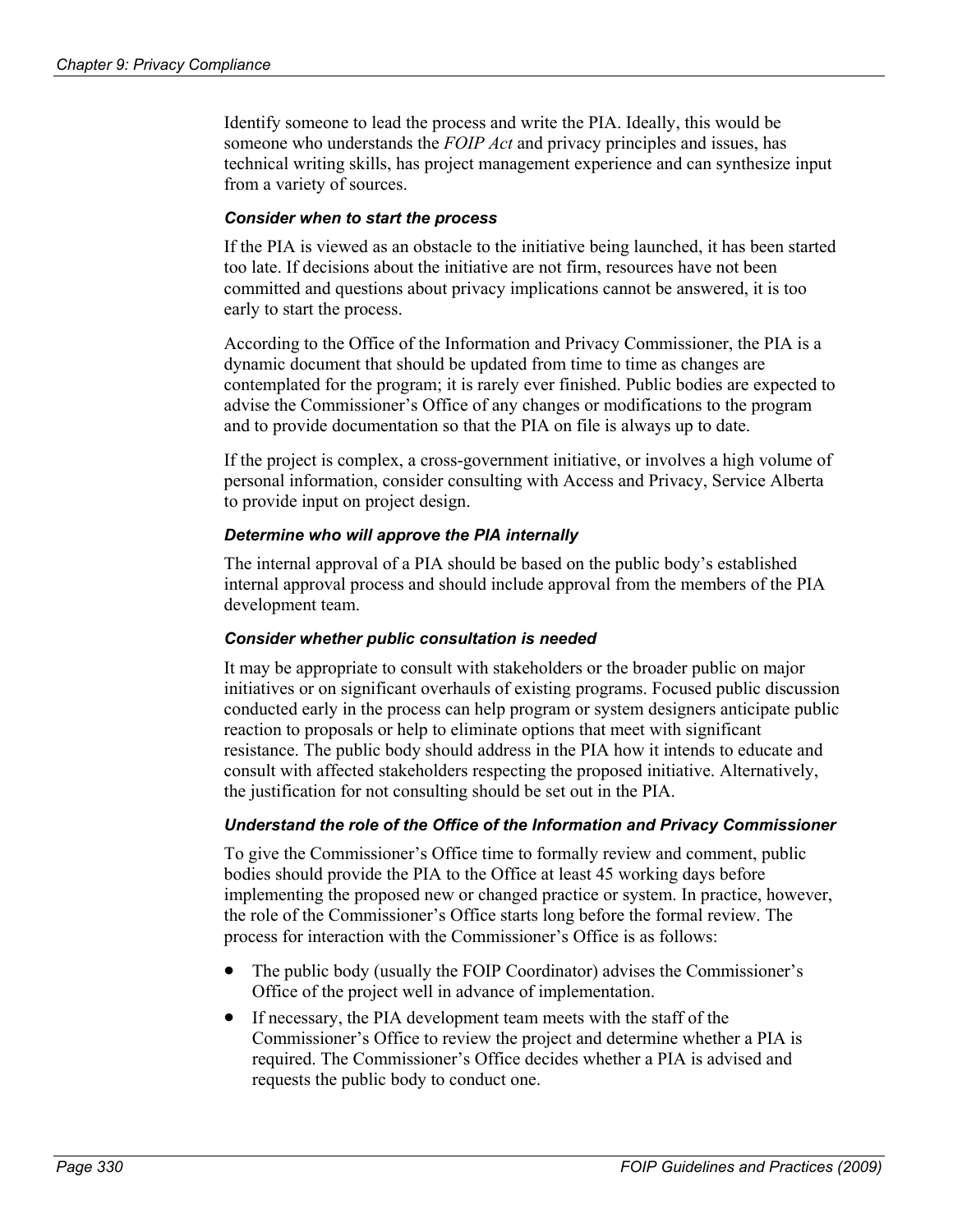- If a PIA is required, it must be submitted to the Commissioner by the head of the public body*.*
- The PIA development team prepares the PIA by completing the PIA Questionnaire (published by the Office of the Information and Privacy Commissioner), with the necessary elaboration and enclosures and submits it (through the head) to the Commissioner. The FOIP Coordinator may send a working copy of the document to the staff of the Commissioner's Office prior to the head's submission.
- Questionnaire responses are reviewed by the Commissioner's Office and discussed with the PIA development team or its leader, as required. Further information may be requested, which could result in an extension to the optimal 30-day review period.
- $\bullet$ Upon final acceptance by the Commissioner's Office, the head of the public body receives a letter of acceptance from the Commissioner.
- $\bullet$ The PIA is filed in the library of the Commissioner's Office and is available for public review. Public access to some confidential information, such as details of sensitive security measures, is sometimes restricted. Any such restrictions are limited and specific.
- The public body provides updates to the PIA as changes to the project are implemented over time.

The Commissioner's Office may use the PIA as a starting point for any investigation into a breach of privacy.

The Office of the Information and Privacy Commissioner publishes a document on the PIA process called *Privacy Impact Assessment: Instructions and Annotated Questionnaire*. The Office also publishes a *Privacy Impact Assessment: Supplementary Organization Questionnaire* that is intended for use in projects involving more than one organization. These packages are available from the Commissioner's website at www.oipc.ab.ca, or by requesting a PIA package by contacting the Office (780- 422-6860; or toll free 1-888-878-4044).

## **Privacy impact assessment questionnaire**

The PIA Questionnaire will be considered a public document by the Office of the Information and Privacy Commissioner. Any appendices or attachments will also be considered public documents unless they are explicitly designated as confidential. Examples of appendices would be an organizational strategic or business plan addressing privacy protection or physical or information security plans and access control documentation. Appendices that are designated as confidential must be accompanied by the reasons for the confidentiality.

The PIA Questionnaire must be submitted to the Commissioner with a covering letter from the head of the public body in order to receive a formal response.

For public bodies that are also custodians under the *Health Information Act*, there are statutory requirements for privacy impact assessments in sections 46, 64, 70, and 71 of that Act that must be complied with. Those bodies may use the same PIA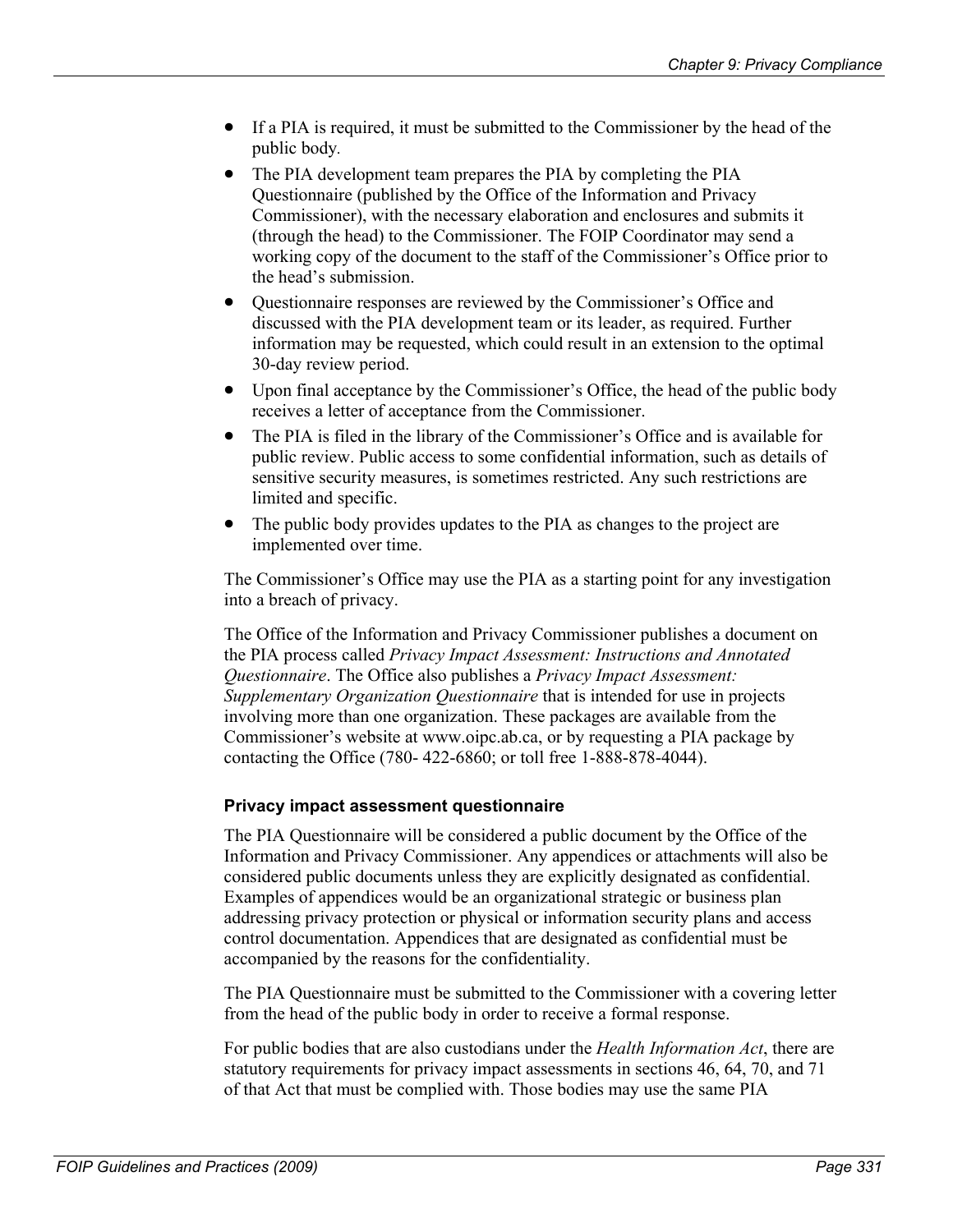Questionnaire for conducting a PIA under the *Health Information Act* with a few modifications. (For more information on conducting PIAs for purposes of the *Health Information Act*, see Chapter 5, section 5.2.7 of the *Health Information Act Guidelines and Practices Manual*, published by Alberta Health and Wellness.)

The questionnaire is divided into two parts:

- Part A: Organizational Privacy Management; and
- Part B: Project Privacy Management.

Each part contains a series of questions. The checkboxes on the questionnaire provide for summary responses to the questions. The note fields provide for elaboration of the responses, as necessary. There is also a column that can be used to cross-reference separate enclosures. The questionnaire can be completed either in paper or electronic formats.

## *Part A: Organizational Privacy Management*

This part of the questionnaire is intended to provide background on facets of privacy management across the public body which may affect the management of privacy issues for the specific project. If this information has been provided with a previous PIA and has not changed, it does not have to be resubmitted. One set of questions in Part A is designed to provide information, including documentation if available, from the public body about its privacy protection policies, controls and procedures. This would include such things as a privacy charter, policy or strategic plans relating to privacy protection and any procedures that have been developed with respect to information security, records management, disposition processes, need to know, etc.

The second set of questions deals with the structure and organization for dealing with security and privacy protection within the public body. This would include information on whether a position in the organization has been designated as responsible for privacy and security; the management reporting process for dealing with privacy compliance issues and training of new staff in privacy protection.

## *Part B: Project Privacy Management*

In this part of the questionnaire, the public body provides information specific to the proposed project. The information requested includes

- a project description, including a listing of data elements to be collected, used or disclosed; an information flow diagram; and a listing of who will have access to the information;
- $\bullet$ an analysis of the proposed information flows in relation to the rules in the governing privacy or other legislation regarding collection, use, disclosure, protection, accuracy, retention and disposition of personal information;
- $\bullet$ a privacy risk assessment in which the public body identifies the privacy risks of the project and shows whether those risks have been successfully addressed through system design or policy measures or through other proposed options for mitigation. The residual risks that cannot be addressed through the proposed options should also be identified. Where possible, the likely implications of those risks in terms of public reaction and project success should be analyzed;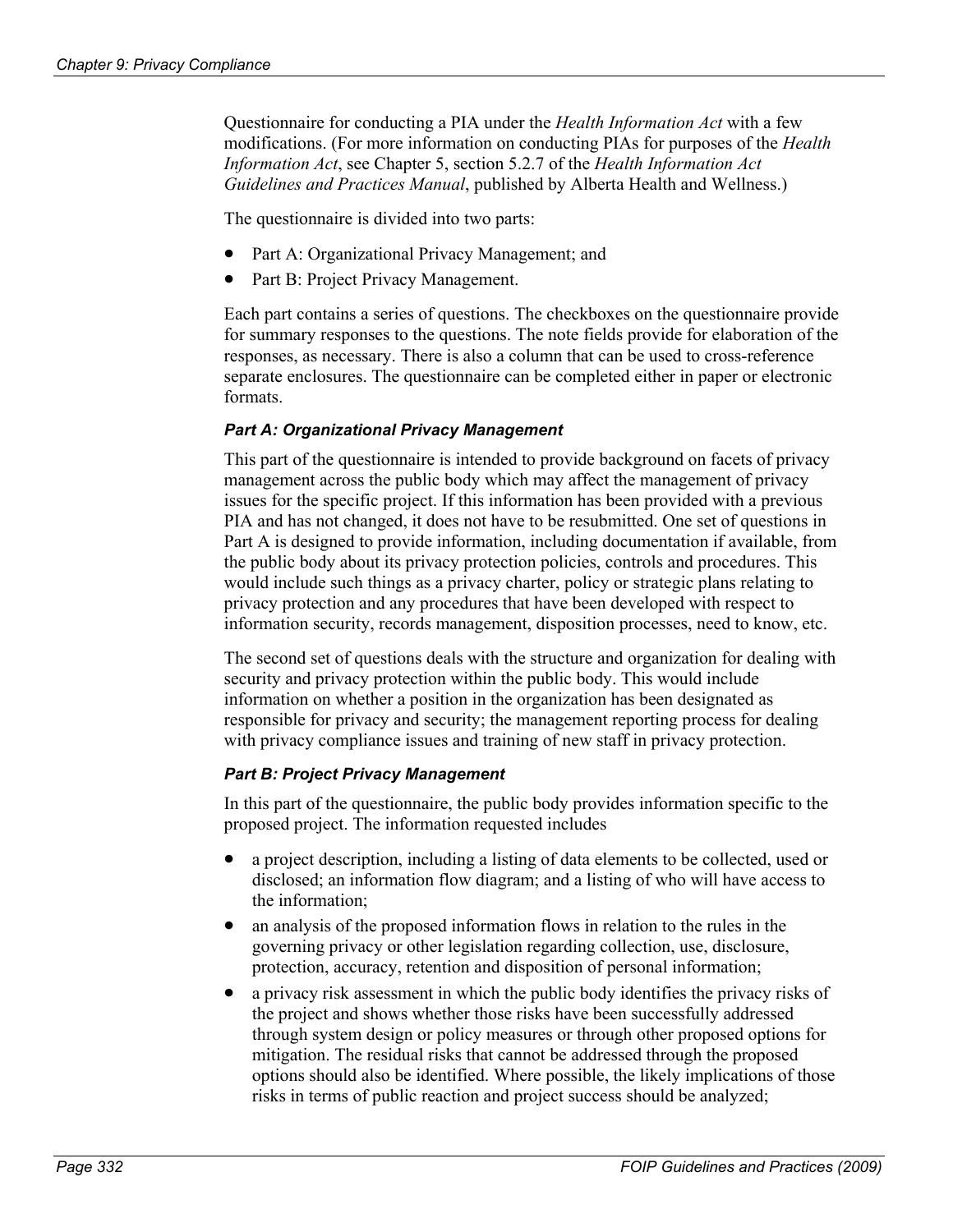- a description and relevant documentation related to the privacy controls and security measures or procedures for the specific project; and
- $\bullet$ the arrangements that have been made for audit, compliance and enforcement mechanisms for the proposed project, including information about how audits would be conducted and how any identified privacy issues would be addressed.



**When the development of personal information systems is contracted out, the need to develop privacy impact assessments should be among the privacy requirements included in any management or operations contract governing the project and should be identified in the Request for Proposals or Tender documentation.** 

For more information, see *Managing Contracts under the FOIP Act: A Guide for Government of Alberta Contract Managers and FOIP Coordinators*, published by Access and Privacy, Service Alberta.

**Section 34(2)** of the *FOIP Act* establishes a notification requirement for public bodies when collecting personal information. Public bodies must notify individuals whose information is being collected of the purpose for which personal information is being collected, the legal authority for the collection, and the title, business address and business telephone number of someone who can answer questions about the collection. **Other Collection** 

> Forms are a common way of collecting personal information, so it is particularly important to ensure that paper and electronic forms comply with the requirements respecting collection and notification in **sections 33** and **34** of the Act. Compliance with these requirements

- supports the right of individuals to know what personal information public bodies collect about them and how this information is used;
- $\bullet$ supports the right of individuals to access information about themselves; and
- helps maintain confidence among individuals that public bodies are protecting their personal information from unauthorized collection, use and disclosure.

As indicated in sections 7.1 and 7.2 of Chapter 7, ensuring compliance with **sections 33** and **34** of the Act requires ongoing review of a public body's collection activities. This review should include an assessment of all new forms used to collect information directly from individuals to ensure that the forms comply with the Act and that the public body is not collecting personal information without the legal authority to do so.

In cases where some personal information on a form should no longer be collected, public bodies should inform staff and clients that certain fields must not be filled out or staff should cross them out, where possible. These instructions should be provided in writing to staff. In some instances, it may be possible to black out fields that are no longer required.

**9.4** 

**Reviewing Forms and** 

**Instruments**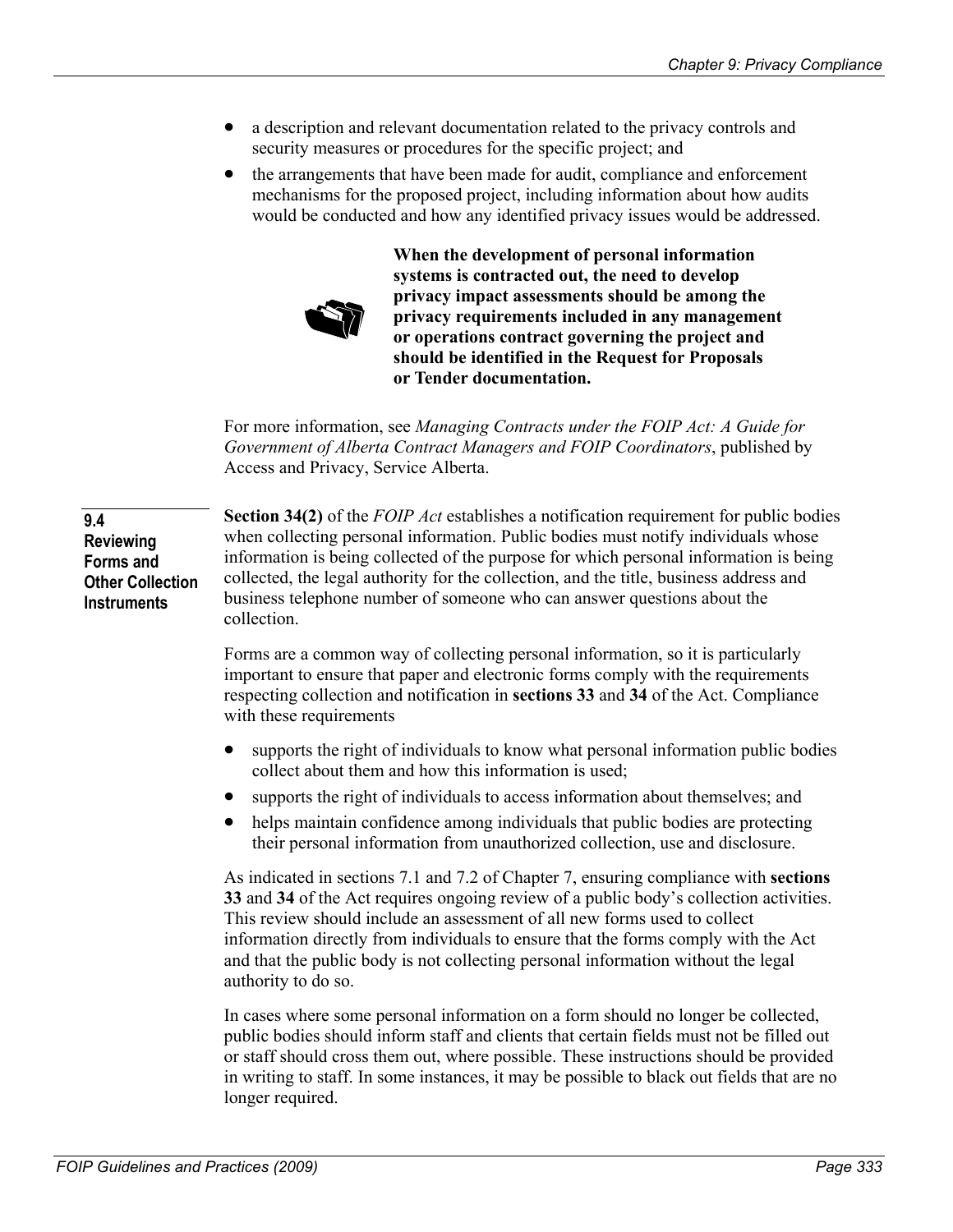A review of the collection of personal information should cover all collection instruments, including survey questionnaires in print or electronic form. For information on privacy protection when conducting surveys, see *Conducting Surveys: A Guide to Privacy Protection,* published by Access and Privacy, Service Alberta.

A review should also consider collection of personal information through the public body's website, and particularly in forms submitted from websites. For further information on developing privacy statements for websites, see the *Guide to Developing Privacy Statements for Government of Alberta Web Sites*, published by Access and Privacy, Service Alberta.

A review of forms and other collection instruments may be combined with the privacy compliance review, discussed in section 9.1 of this chapter.

## **Notification**

The notification (collection notice) may be printed on the collection form itself, on a separate or covering document that explains the form and how to fill it out, or it may be given orally. Oral notification is practical when information is taken personally over the telephone or taken during an interview.

When the collection notice is provided orally, the individual may be provided with a copy of the notice, either at the office where collection takes place or with the documentation sent to an individual to confirm collection of information over the telephone or electronically.

An example of notification is as follows.

*This personal information is being collected under the authority of* [state Act or program mandate] *and will be used to* [state all of the known purposes]*. It will be treated in accordance with the privacy protection provisions of Part 2 of the Freedom of Information and Protection of Privacy Act. If you have any questions about the collection, contact* [position, address, and business telephone number of responsible official or employee].

# **Optional practices**

There are a number of practices for the collection of personal information through forms that reflect good management of personal information but are not mandatory under the *FOIP Act*.

Here are some best practices.

- Design forms to ensure that the individual from whom the information is collected is given a copy of the notification and that a copy of the notification is also retained by the public body;
- Design forms to place the collection notice either at the top of the form (before any personal information is collected) or just above the signature line, where practicable;
- Provide detailed notifications, where appropriate, to inform the individual about his or her right to request correction of inaccurate or incomplete information, the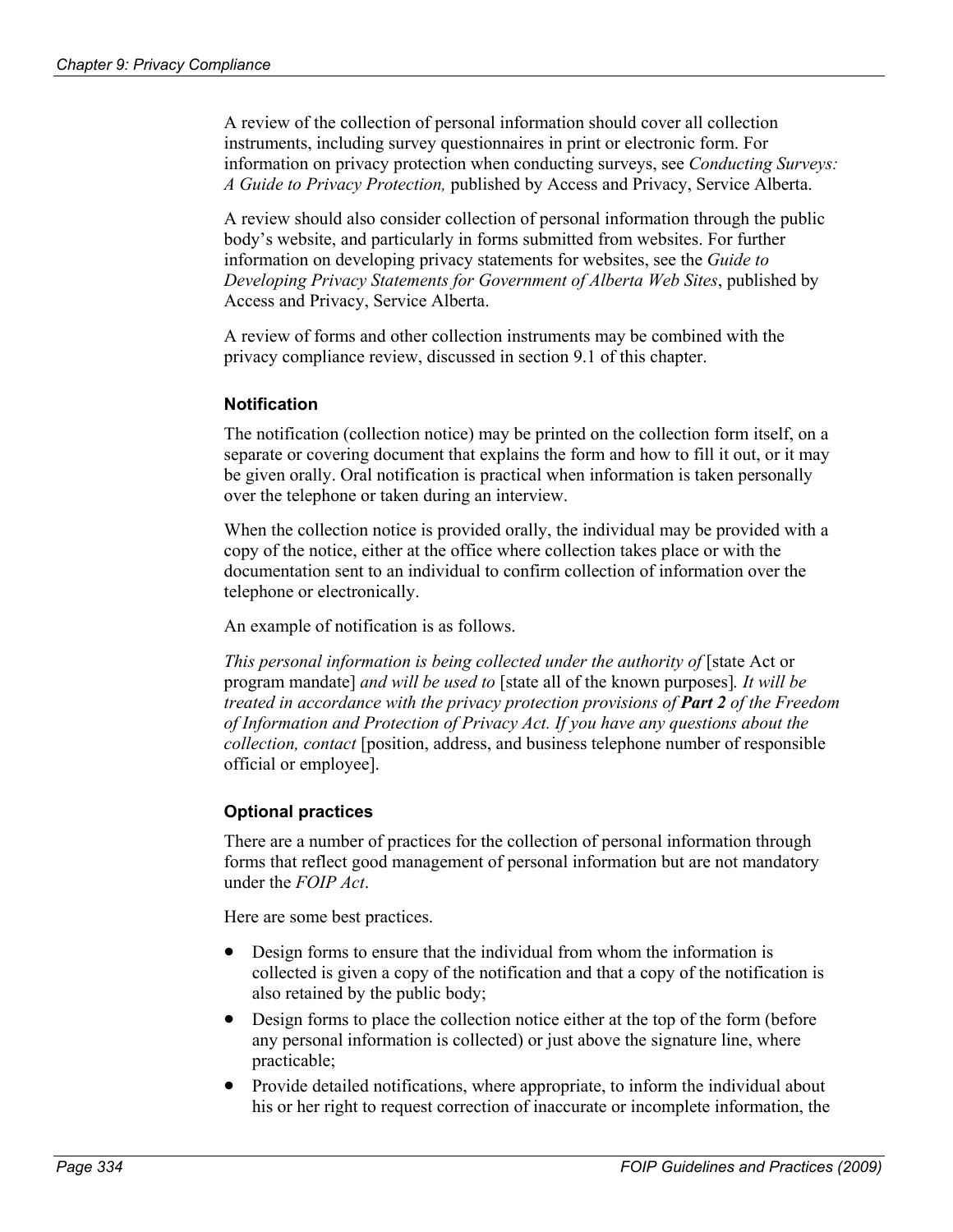right to appeal refusals of corrections and the role of the Information and Privacy Commissioner in reviewing such refusals;

- $\bullet$ In consultation with the FOIP Coordinator or FOIP Office, conduct a central review of all new forms and proposed revisions before finalization for printing, including review of privacy issues; and
- $\bullet$ Where personal information is collected from a source *other than the individual the information is about* (indirect collection), include provisions to inform individuals generally that information about them is being sought from a variety of specific sources. Such explanations should be included in documentation or brochures given to individuals who are the subjects of the indirect collection. They are also required in your personal information bank description. Notifying individuals about indirect collection may not be possible or practical in cases where the personal information collected is about the spouse, dependent or emergency contact of an applicant.

# **Collecting information on-line**

When collection of personal information takes place in an electronic environment, public bodies should have the capacity to audit the public body's authority to collect the personal information, its manner of collection and its notification of collection and use. The following practices or other comparable audit practices should be in place.

- Establish a policy and accountability structure to ensure that electronic forms, which are often generated on a decentralized basis, include notification;
- When new forms software is under consideration, consider whether it permits the easy addition of notices in ways that are convenient and that effectively inform the individual filling out the electronic form of his or her privacy rights;
- Provision should be made for authorization of indirect collection and for authorization of additional uses or disclosures of the information on electronic forms where this is appropriate, as well as for a signature or other verification of the identity of the individual providing the authorization;
- $\bullet$ If necessary and practicable, a hard copy of the form should be provided to the individual the information is about, including the collection notice on the form; and
- The public body should be able to retain a copy of the notice and authorization, if applicable.

#### **9.5 Developing a Security Policy**

**Section 38** of the Act requires a public body to protect personal information by making reasonable security arrangements against such risks as unauthorized access, collection, use, disclosure or destruction.

*Reasonable security arrangements* are usually practices and procedures expressed through a security policy approved for use within a public body. This policy should be based on a threat and risk assessment of the information and assets in the custody or under the control of a public body, and include physical, administrative and technological security.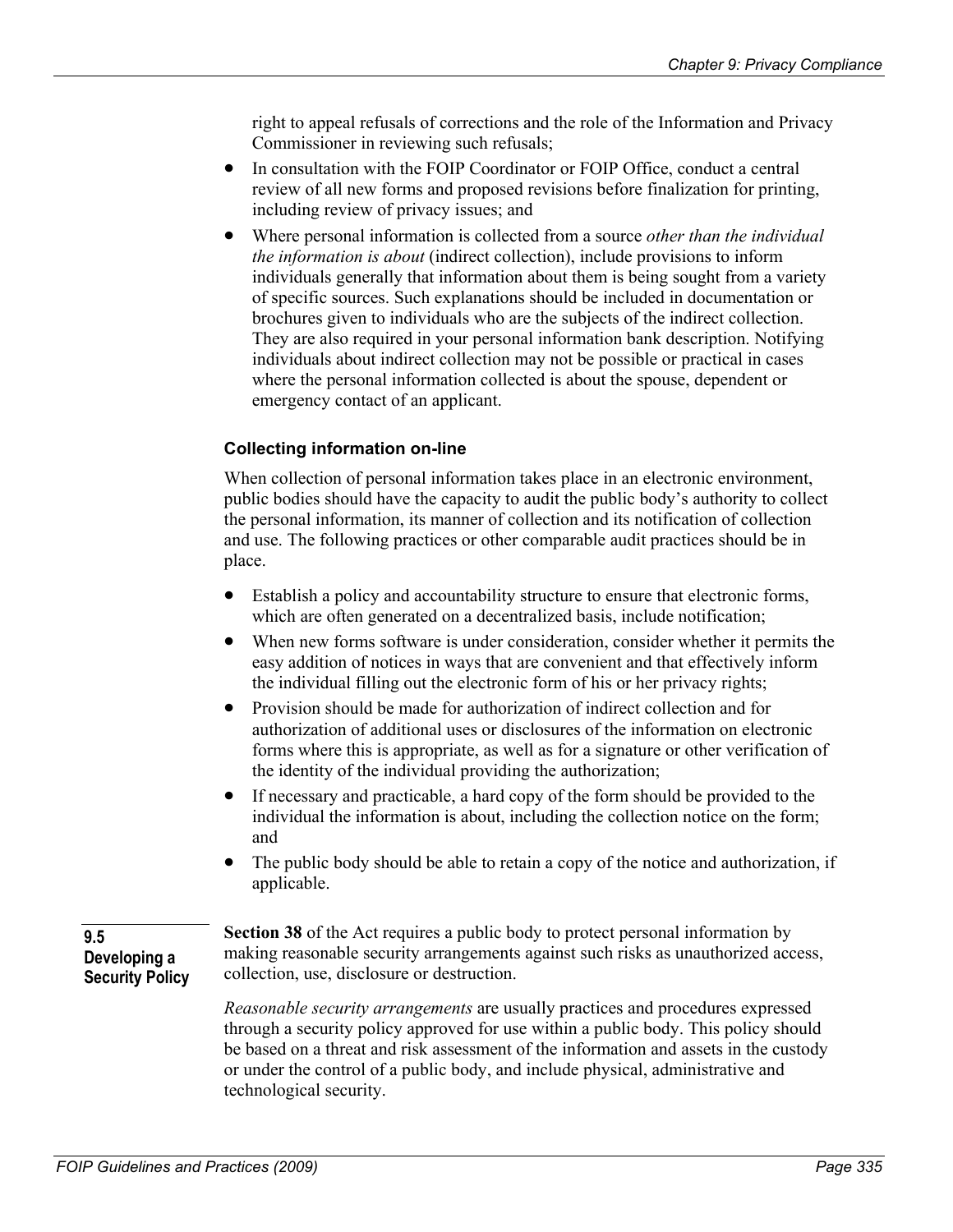Public bodies that are also custodians under the *Health Information Act* must comply with section 60 of the *Health Information Act* and section 8 of the Health Information Regulation in order to ensure that the privacy of individuals and the confidentiality of their health information is protected. For more information about developing a health information security policy, see Chapter 11, section 11.3.4 of the *Health Information Act Guidelines and Practices Manual*, published by Alberta Health and Wellness.

Government of Alberta departments should refer to the *Information Technology Security Policy* and the *Policy for the Transmission of Personal Information Via Electronic Mail and Facsimile*, produced by the Office of the Corporate Chief Information Officer, Government of Alberta.

The Office of the Information and Privacy Commissioner has also produced a document entitled *Information Security Plan*, which is Appendix 1 to the *Privacy Impact Assessment: Instructions and Annotated Questionnaire*, produced by that Office. In its *Security Plan*, the Office of the Information and Privacy Commissioner recommends that the following policies outlining end-user responsibilities relative to the computing environment be developed:

- computer usage policy and guidelines;
- e-mail policy and guidelines; and
- internet policy and guidelines.

Government of Alberta departments and agencies should refer to the *Internet and E-mail Use Policy*, available on the Corporate Human Resources website, and *Managing Electronic Mail in the Government of Alberta*, published by Records and Information Management, Service Alberta. Public bodies should also consider policies related to the use of wireless technology.

## **Basic attributes of a comprehensive security policy**

Many organizations have security policies that apply to specific security issues, such as access to classified information, administrative security or information technology security. A more comprehensive approach to security administration, including all aspects of physical, administrative and technological security, is both necessary and practical.

The sharing and use of personal information by a number of public bodies creates an additional challenge. The Act requires reasonable protective measures for such information, but this will now require more consistency among public bodies in how they handle and protect such information. Being able to compare protective measures among public bodies doing public business with each other is essential.

#### *Authority*

A security policy should contain a statement of the authority or authorities under which the security policy is being issued and a direction from the senior officer of the public body on its effective implementation.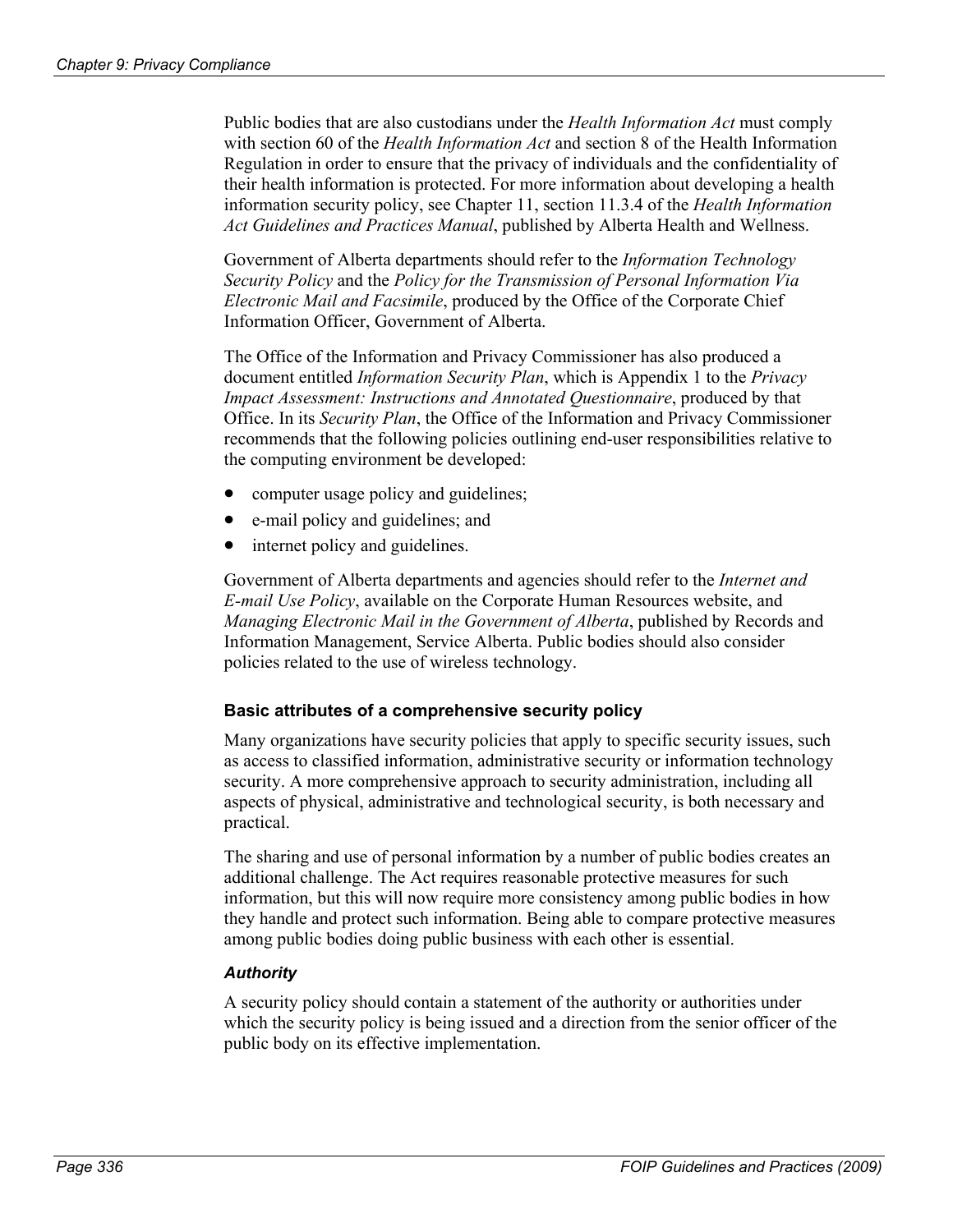## *What needs to be safeguarded*

All assets of a public body, including information, require good basic care. Some assets, however, are more sensitive or valuable and require additional safeguards. A security policy should include a requirement to carefully identify sensitive information, valuable assets and information systems that may need additional safeguards.

## *Sensitive information*

Certain information must be withheld from access under the *FOIP Act* because it would reveal particular sensitive information or pose possible injury to public or private interests. These categories of information are described in the exceptions to access in **sections 16** to **28** of the Act. Public bodies should take greater care in protecting these categories of information than they would information that is generally available to the public.

Among these categories is personal information. The Act defines personal information in **section 1(n)**, and **section 17** provides guidance as to what may be an unreasonable invasion of personal privacy. **Section 17** is considered in detail in section 4.3 of Chapter 4 of this publication. The categories in **section 17** help to identify sensitive personal information that may need safeguards. Health information, financial information, pay and benefits information, and criminal records are particularly sensitive and require special protection.

## *Threat and risk assessments*

The security policy should require a threat and risk assessment to be conducted. This should include identification of what information is likely to require safeguards and an assessment of threats and risks to the information and information systems. This analysis provides the basis for assigning safeguards at a level commensurate with the risk. The security measures can be monitored and adjusted over time. To assist in the threat and risk assessment process, the security policy should

- require program areas to maintain complete and up-to-date inventories of personal information and personal information systems; and
- provide for the review of potential threats (e.g. how could sensitive personal information be lost or changed?, what impact would this have on client confidence in the programs?, who would be affected and how?).

The Government of Alberta's *Information Technology Security Policy* requires all information systems to be given a risk classification (scaled from no-risk to critical applications) depending upon the nature and use of the system. Critical applications need to be included in business continuity plans and to have the most stringent security mechanisms in place for protection.

See section 9.6 of this chapter for more detailed information on conducting threat and risk assessments.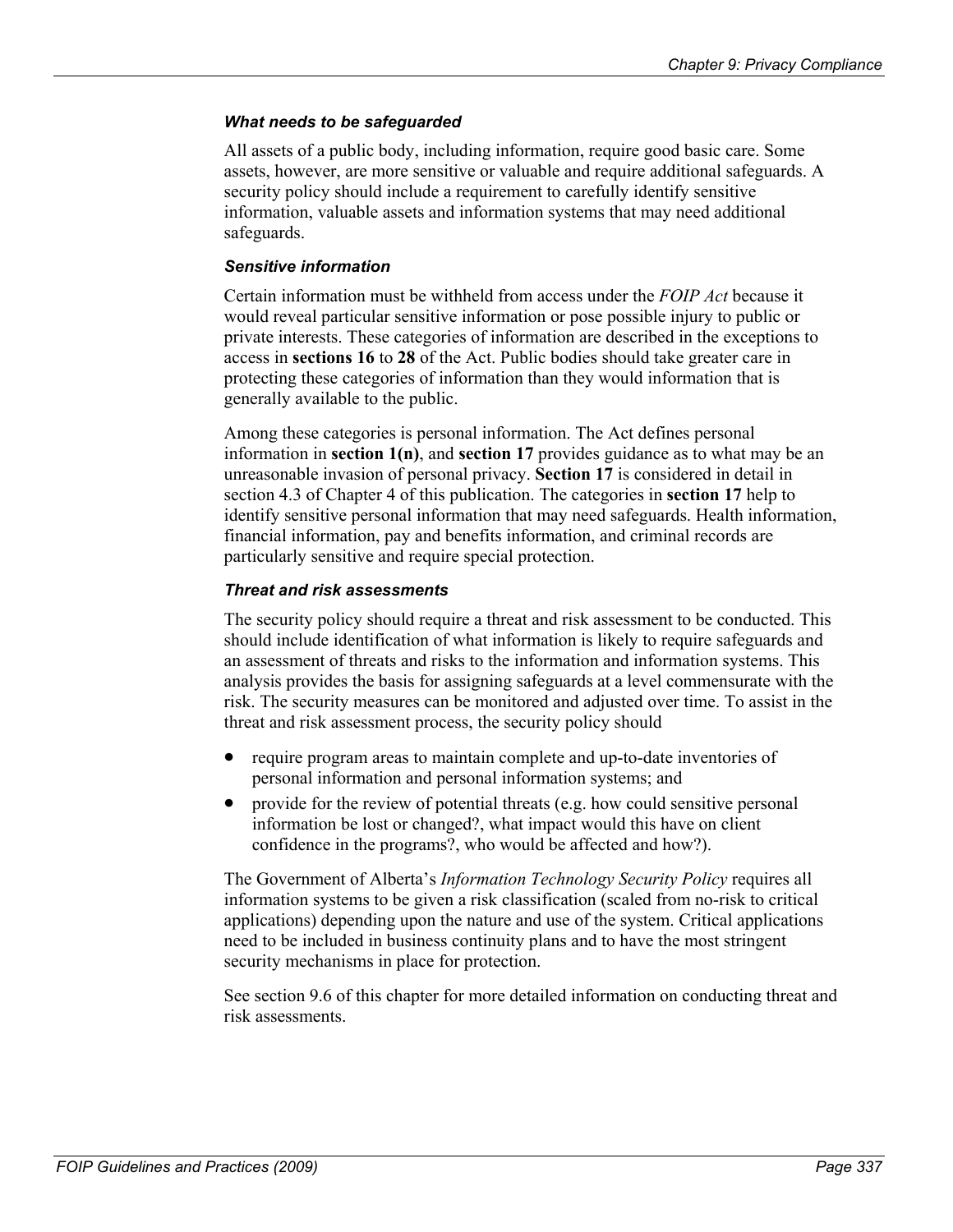## *Types of safeguards*

*Administrative safeguards.* Examples of administrative safeguards include:

- designating a position that has overall responsibility for security within the public body;
- ensuring that staff understand their responsibilities and the public body's security procedures by providing them with written procedures and instituting training programs;
- arranging to resume operations in the case of loss of computer-based data or capabilities;
- $\bullet$ checking the references and background of an officer or employee to ensure that he or she is a suitable person to have access to sensitive information, information systems and the facilities where they are located;
- implementing the "need-to-know" principle where access to particular information or systems can be limited to certain officers and employees who have a need for such access because it is necessary to perform their duties;
- conducting process audits and periodically reviewing access logs, etc.; and
- establishing sanctions for breaches of the security policy and a process for reporting and investigating breaches.

**Physical safeguards.** Examples of physical safeguards include:

- periodic reviews of physical security features, such as alarms, fences, and codes for cipher locks;
- use of physical barriers, security zones, access and authorization mechanisms, and locked containers to restrict access;
- $\bullet$ use of proper containers and procedures for the secure processing, storage, transmission and disposal of information and other assets;
- $\bullet$ specifying adequate fire and fire safety procedures; and
- designating off-site storage facilities with a similar level of physical and environmental security.

*Technological safeguards.* The security of computer and telecommunications equipment and systems requires special consideration. This is partly because of the need to protect sensitive information, such as certain categories of personal information, and because of the significant extent to which many public body operations and services are dependent on information technology.

In addition to protecting the confidentiality of the information in these systems, it is necessary to protect the integrity and availability of a public body's information technology systems. Defining the importance of the availability of information and services is the first step in making plans to resume business within acceptable time and resource limits in the event of loss of data, programs or systems.

Also important is the identification of potentially vulnerable communications systems. The risk of someone overhearing sensitive personal information on the telephone or through a data line should not be neglected, given the ease of such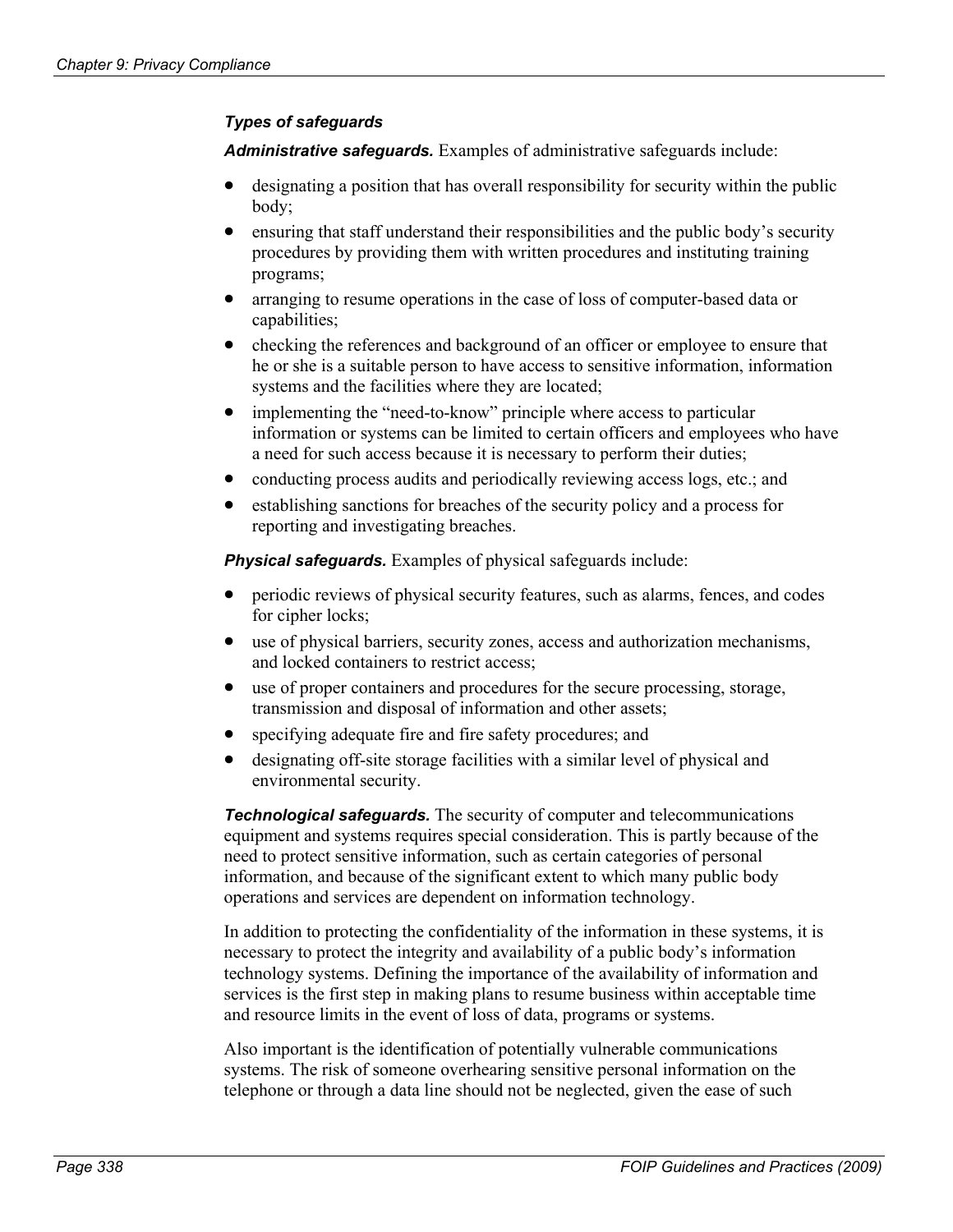access. Facsimile machines warrant special attention because of the chance of misdirecting sensitive information through an error in transmission and because they are generally accessible to anyone in an office area.

Examples of technological safeguards include:

- using software, hardware or operating system access controls such as passwords, termination on inactivity, clearance of display screens, transaction logs and error logs;
- $\bullet$ using secure communications and encryption, especially for mobile devices such as laptops;
- providing adequate virus protection for new and existing computer equipment;
- $\bullet$ establishing security controls for remote access to information systems;
- $\bullet$ restricting the use of less secure forms of communications (e.g. cellular telephones); and
- conducting audit checks of data and system integrity, and establishing procedures for database recovery and back-up.

## *Breaches, sanctions and review*

A security policy should establish what are considered to be breaches of security and should require that all breaches be reported to the chief officer of the public body.

A security breach is an unauthorized access to or collection, use, disclosure or disposition of personal information. A breach may be accidental or intentional.

The security policy should state how an investigation into a breach of security would be conducted. The policy should also set out any administrative or disciplinary sanctions that will be applied if a breach is found. Sanctions may consist of the removal of access to sensitive information or information systems, verbal or written reprimand, suspension without pay, or dismissal. The sanction will depend on the policies of the public body, the circumstances and the record of the officer or employee.

**Sections 92(1)** and **92(2)** of the *FOIP Act* provide that a person must not collect, use or disclose personal information, or attempt to gain or gain access to personal information in contravention of the Act. A person who does so is guilty of an offence and liable of a fine up to \$10,000 (see sections 2.10 and 2.11 of Chapter 2 of this publication for a further discussion of liability, offences and penalties).

A security policy should ensure a fair and equitable process for dealing with individuals who have consented to personnel security checks or are subject to disciplinary action related to security. A clear process for appeal and review should be put in place.

## *Security in contracting*

Protective arrangements under **Part 2** of the Act apply to personal information in the custody or under the control of public bodies. This may include information that is collected, compiled, used, disclosed or disposed of by a contractor. A security policy should state that its provisions apply to persons working under contract to a public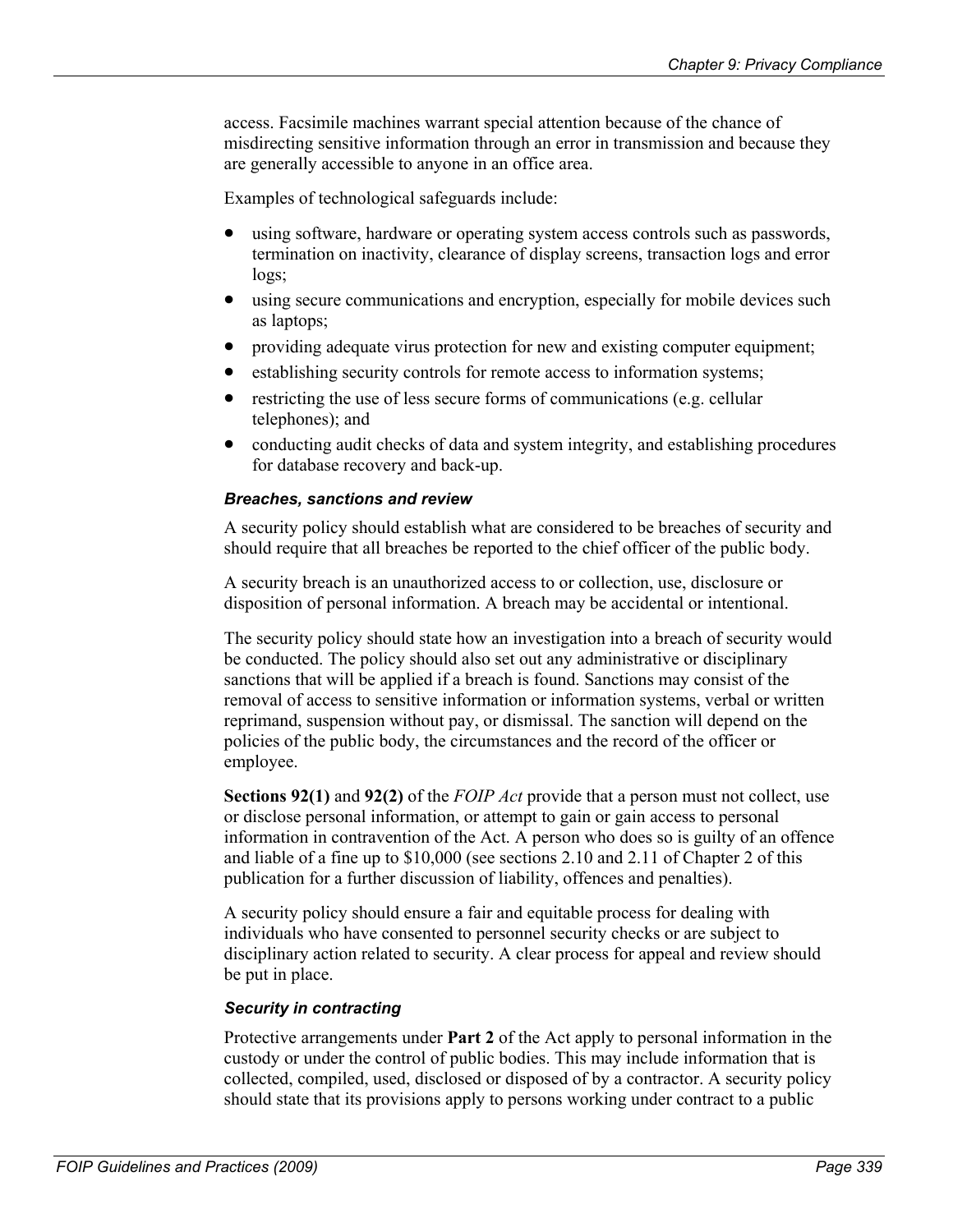body when they are required to handle sensitive personal information or have access to information systems or facilities where such information is handled or stored. The physical, technological and administrative security requirements for individual contracts will have to be decided on a case-by-case basis.

A security policy should also include a process for determining the conditions under which the processing or storage of personal information can be outsourced. Special consideration should be given where the personal information is sensitive in nature, or where the contractor is located outside Alberta or Canada.

For information on establishing security and other requirements during the contracting process, see *Managing Contracts under the FOIP Act: A Guide for Government of Alberta Contract Managers and FOIP Coordinators*, published by Access and Privacy, Service Alberta, and *Public-Sector Outsourcing and Risks to Privacy*, from the Office of the Information and Privacy Commissioner.

**9.6 Conducting Threat and Risk Assessments** 

While no system, including an information technology system, can be made absolutely secure, it is possible to manage the impact of threats to business processes and to individual privacy. This is done through development of security management processes to reduce, transfer, avoid or accept risks. The senior management of a public body must find an appropriate balance between the potential threats and risks and the cost of protection. To properly identify those risks, threat and risk assessments should be undertaken for the personal and other sensitive or confidential information in the custody or under the control of a public body.

In Government of Alberta departments, Chief Information Officers are responsible for initiating appropriate threat and risk assessments prior to the approval of design specifications for new information systems, whenever a significant change occurs to the systems, or on a yearly basis. If a new system or program or an enhancement to an existing system or program deals with the collection, use or disclosure of personal information, a privacy impact assessment may be necessary (or required, for public bodies that are also custodians under the *Health Information Act*). In other public bodies, the person responsible for information security could adopt the same approach as that of government departments regarding when threat and risk assessments should be initiated.

The threat and risk assessment process should be flexible enough to be able to recognize new risks as they arise. Current threats may need to be re-evaluated and potential or anticipated threats identified as the nature of the information in the custody or under the control of a public body changes.

For information regarding the development of a comprehensive security policy, see section 9.5 of this chapter.

#### **Components of a threat and risk assessment**

#### *Determine what needs to be protected and what level of protection is required*

Information in the custody or under the control of a public body should be grouped according to the function, process, program or service it supports. Within each group, determine the requirements that the information may have for its protection. All the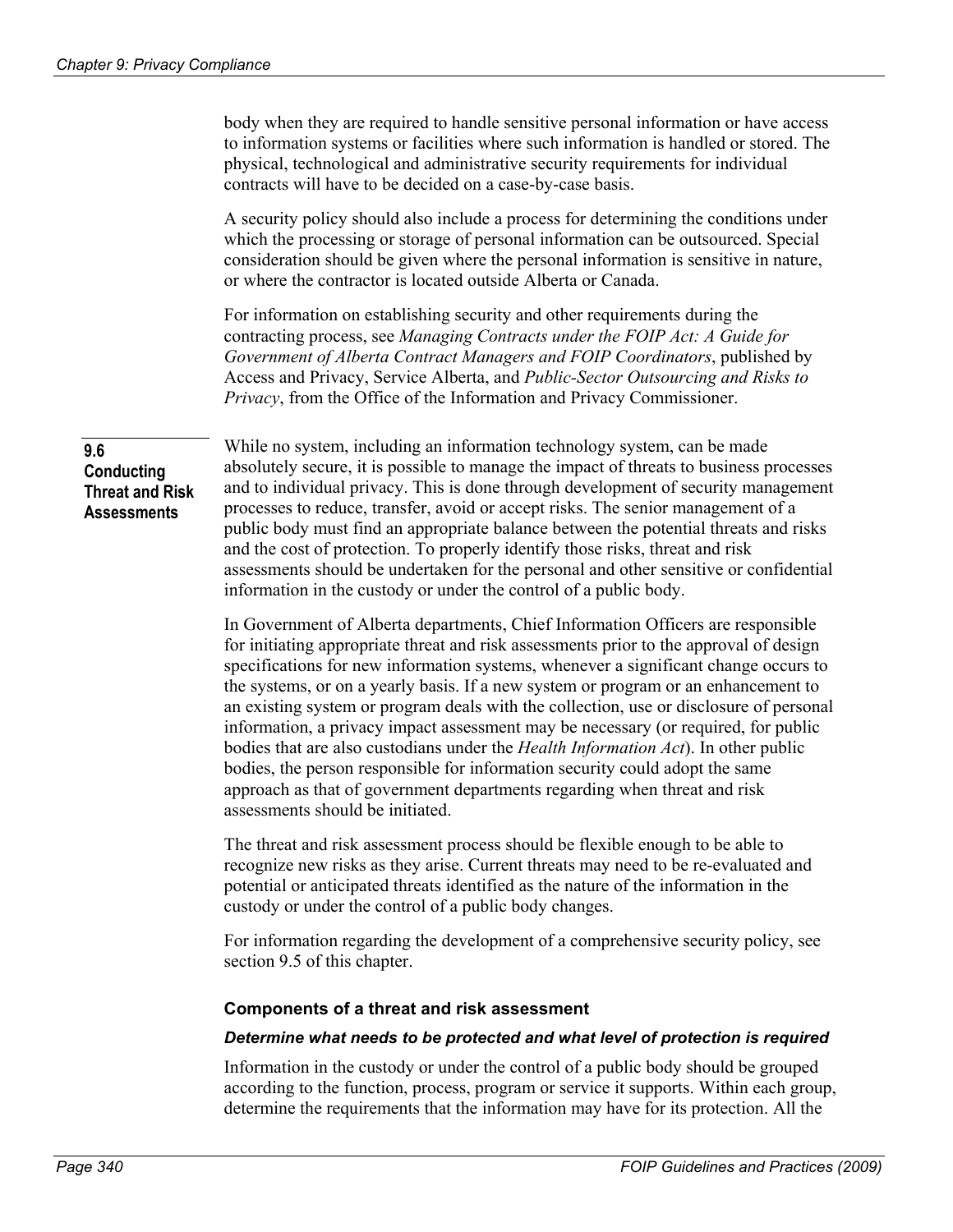data elements or information, software, users, administrators, analysts, storage facilities, storage media, system documentation, etc. should be listed.

## *Define the threats to protect against*

For each grouping of personal or other sensitive information,

- $\bullet$ identify the potential agents or events that could place the information at risk (e.g. theft, unauthorized access, viruses, power loss, etc.);
- $\bullet$ classify each agent or event by the type of threat;
- determine the likelihood that the event may occur; and
- $\bullet$ identify the potential consequences and rate the impact of the event if it were to occur.

Threats to the security of information may be

- *a threat to the confidentiality of information*, where information is made available or disclosed to unauthorized individuals, entities or processes;
- *a threat to the integrity of information*, where data and information technology systems are altered or destroyed from their intended form in an unintentional or unauthorized manner; and
- *a threat to availability of information*, where information is not consistently retrievable to enable public bodies to meet their business and legal obligations (e.g. under the *FOIP Act*'s access to information provisions).

Some examples of these threats are:

- unauthorized access to a database as a result of an error in the way access controls have been configured – this may affect the confidentiality, integrity and availability of information;
- malicious code being inserted by a disgruntled or misguided employee into a network – this may affect the confidentiality, integrity and availability of information;
- $\bullet$ unauthorized access to a database as a result of password interception, cracking or network/operating system vulnerability – this may affect the confidentiality, integrity and availability of the information;
- $\bullet$ unauthorized access to information as a result of verbal disclosure by an employee, leaving information where it can be viewed by unauthorized persons, electronic interception of information from a fax line or cellular phone, faxing or e-mailing information to the wrong fax number or e-mail address.
- access by an unauthorized individual to information stored on an employee's or contractor's home or laptop computer – any of these occurrences may affect the confidentiality and integrity of the information;
- $\bullet$ service interruption as a result of a power failure, labour dispute, or denial of service attack on an Internet server or provider – this may affect the availability of information;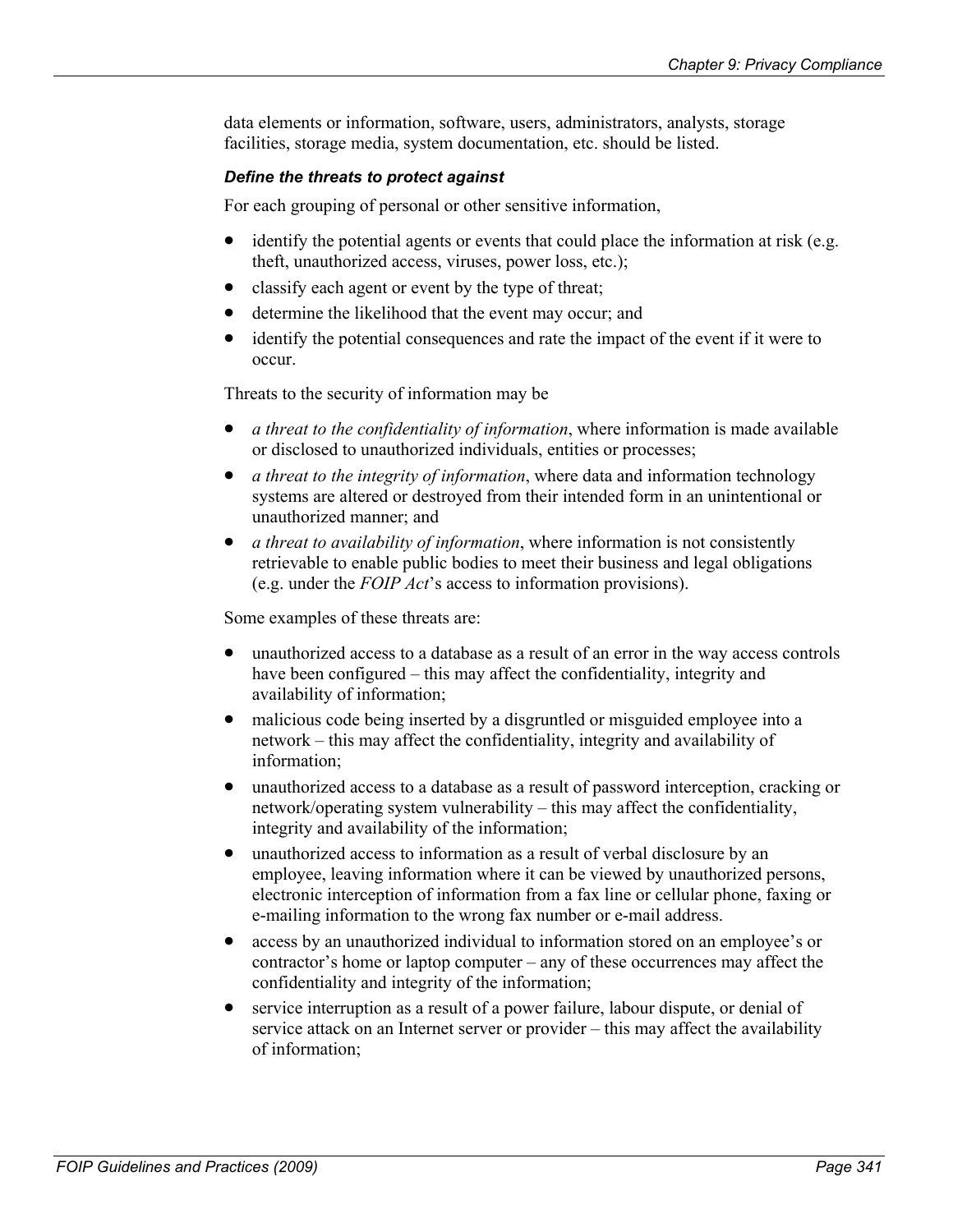- accidental or deliberate loss of data as a result of physical damage to hardware, wilful destruction of recorded information, information destroyed in a flood or fire – this may affect the availability of information;
- $\bullet$ removal of equipment, such as theft of a laptop or file containing sensitive information – this may affect the confidentiality, integrity and availability of information; and
- $\bullet$ records being misdirected or misfiled, or destroyed in a manner that is not in accordance with approved records retention and disposition schedules or policies – this may affect the confidentiality and availability of information.

#### *Estimate the likelihood of the threat scenario occurring and the potential impact or injury that could result*

Public bodies should determine the likelihood (low, medium or high) of each or any of the above threats occurring. Then, the potential consequences of the events need to be identified and their seriousness rated. Some of the potential harms would be

- litigation;
- loss of trust by clients;
- loss or delay of service;
- loss of confidentiality;
- cost of notifying affected individuals; and
- cost of system repair.

#### *Assess whether current or proposed security measures are appropriate to reduce the risk*

Given the potential threats to the information that have been identified and the likelihood and impact of an event occurring that would place each group of personal or other sensitive information at risk, public bodies should assess the adequacy of existing safeguards and current resources to protect against those potential threats.

This assessment involves listing the existing safeguards that protect against the threat or event, considering whether the information might still be vulnerable and rating the risk. A low risk will require some attention and consideration for safeguard implementation. Moderate risk requires attention and safeguard implementation in the near future. A high risk requires immediate attention and immediate safeguard implementation.

#### *Identify how to manage the residual risk after implementing safeguards*

Identify any additional safeguards recommended to lower the risk to an acceptable level and describe the proposed measures or safeguards. Different safeguards provide different levels of protection. Selection of the most appropriate safeguard will depend upon the availability of resources and the acceptable level of risk. Implementing some safeguards to lower the projected risk level may, in some cases, not be practical because of technical or physical limitations or because of time or financial constraints.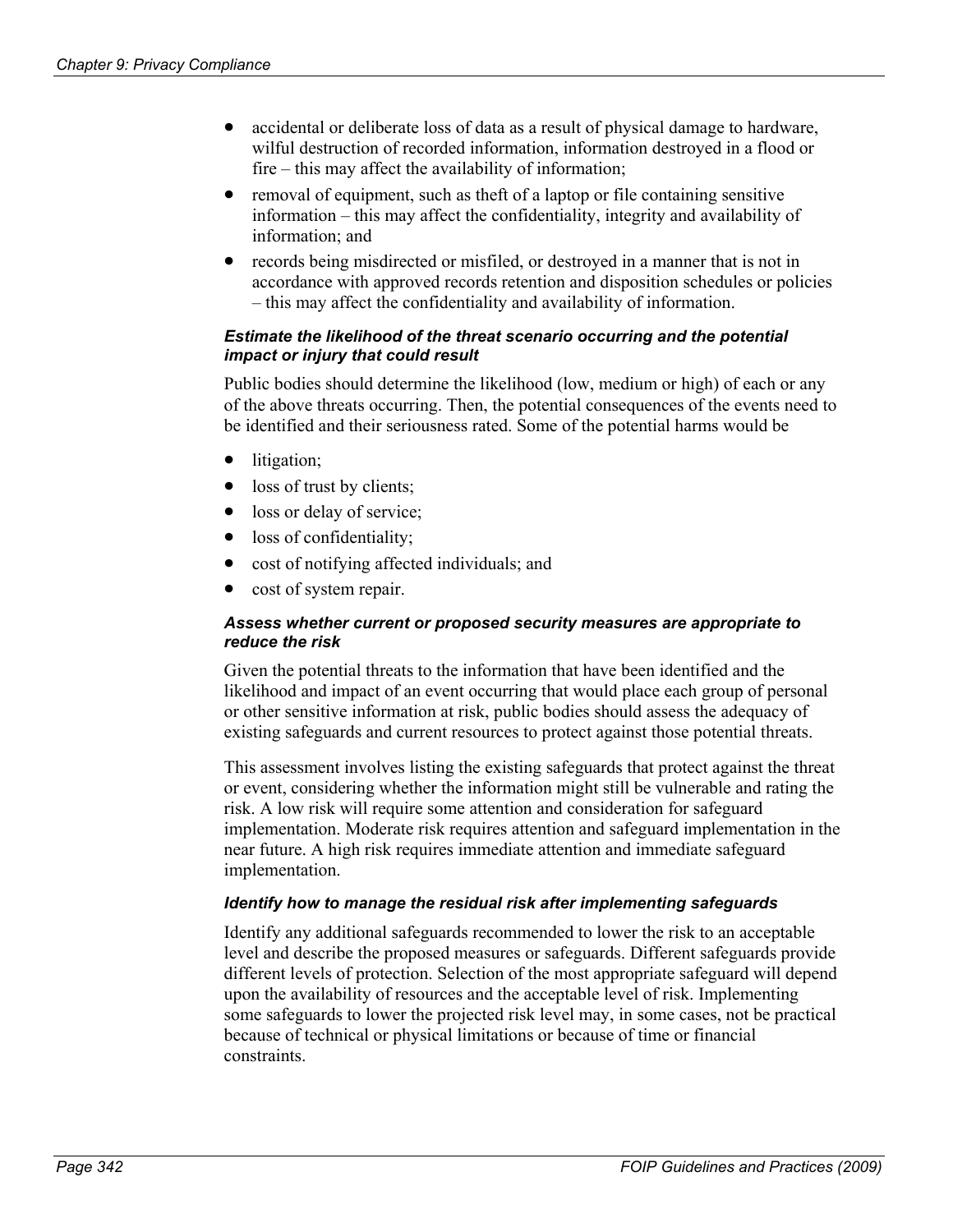# **Privacy Considerations for Data Sharing and Data Matching**

# **Data sharing 9.7**

*Data sharing* refers to one public body collecting information from or disclosing information to another public body or other organization for such purposes as

- determining or verifying the eligibility of a client for a program, benefit or service;
- $\bullet$ detecting duplicate payment of benefits from two public bodies;
- determining an individual's suitability for an honour or award; and
- delivering a joint program.

There are no specific controls over data sharing in **Part 2** of the *FOIP Act*. However, the collection, use and disclosure provisions of the Act govern how such activities can be carried out and the Information and Privacy Commissioner may comment on the privacy implications of the proposed data sharing (**section 53(1)(g)**).



**When a public body determines that sharing some of the personal information it holds is necessary, and the sharing is authorized under the disclosure provisions of the** *FOIP Act***, this should be supported by a written personal information sharing agreement.** 

Using a personal information sharing agreement to establish the terms and conditions that will apply to a transfer of personal information has the benefit of

- $\bullet$ providing a formal mechanism for the efficient and timely sharing of personal information;
- $\bullet$ limiting the type and amount of personal information that will be disclosed and the purposes for which it will be used; and
- $\bullet$ providing additional privacy protection, both during and after the sharing, by binding the parties to enforceable terms and conditions.

For further information on data sharing, including the components of a personal information sharing agreement, see the *Guide to Developing Personal Information Sharing Agreements*, published by Access and Privacy, Service Alberta.

# **Data matching**

*Data matching* means the comparison (often by computer) of one or more databases or sets of records of personal information held by one public body or organization with one or more other databases or sets of records held by a different public body or organization, where the computer matching program creates or merges files on identifiable individuals, and where the matched data is used to make decisions about the individuals to whom the data relates. Data matching tends to involve electronic data because its effectiveness is generally based on the comparison of databases containing large volumes of transactional data.

Related to data matching is *data linkage*, also known as *data profiling*, which is a computerized use of personal information from a variety of sources, including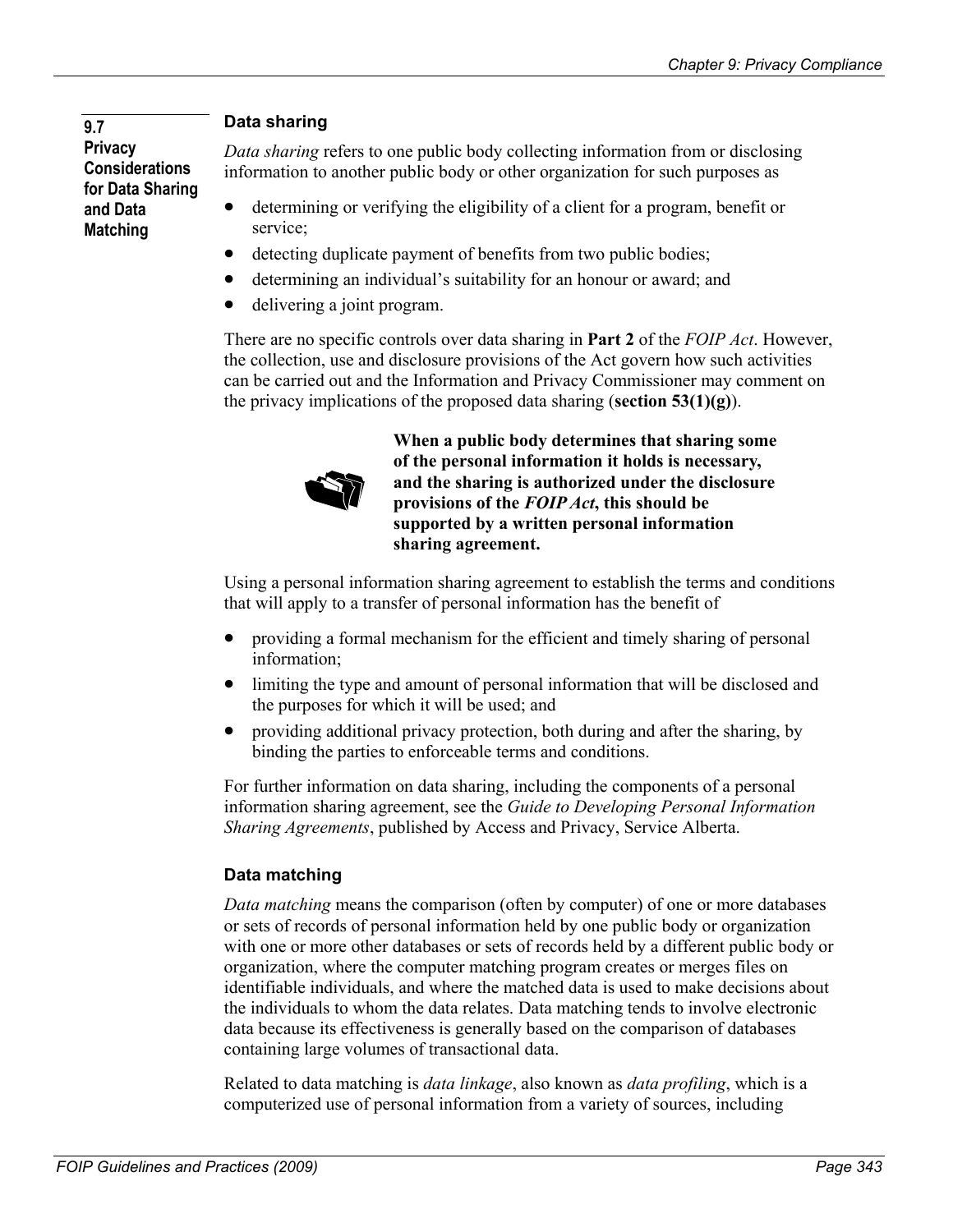personal information banks, to merge and compare files on identifiable individuals or categories of individuals for administrative purposes. This linkage or profiling activity generates a new body of personal information.

Data matching and data linkage may have a valuable role to play in increasing the efficiency of a wide variety of public body programs. They can, however, also have a major impact on the privacy of individuals. For this reason, there is a need to balance the requirements for efficiency in public body programs with the potentially invasive nature of the activity, particularly data linkage. Careful attention needs to be given to the quality and reliability of the data being matched or linked, especially if the purpose of the activity is to pursue administrative actions against individuals.

Public bodies that are custodians under the *Health Information Act* must comply with relevant sections of that Act when they are considering any data matching activities. A custodian cannot collect health information to be used in data matching, or use or disclose health information to be used in data matching or created through data matching in contravention of the *Health Information Act*. For example, there are specific requirements in that Act for privacy impact assessments when a custodian is performing data matching by combining information in its custody or under its control with information in the custody or under the control of another custodian or a non-custodian.

Public bodies that are custodians under the *Health Information Act* may refer to sections 5.4 and 5.2.7 of Chapter 5 of the *Health Information Act Guidelines and Practices Manual*, published by Alberta Health and Wellness, for more information on the rules for data matching as they apply to health information in the custody or under the control of custodians.

When carrying out data matching, public bodies should

- determine whether the collection, use and disclosure of the personal information that is the subject of the data matching is permitted by provisions of **Part 2** of the *FOIP Act*;
- prior to initiating a matching program, conduct a preliminary assessment of the feasibility of the proposed matching, including the potential impact on the privacy of individuals and the costs and benefits of the data matching program;
- $\bullet$ notify the Information and Privacy Commissioner of a new matching program by providing that Office with a copy of this assessment at least 60 days before the program is to commence;
- $\bullet$ ensure that data matching programs are authorized by the head of the public body or the designated official to whom this authority has been delegated;
- $\bullet$ ensure that all matching activities are accounted for in relevant personal information bank descriptions; and
- verify information generated by a matching program against original or additional authoritative sources before that information is used for an administrative purpose.

Public bodies that are not custodians do not need to conduct a preliminary assessment or send the assessment to the Commissioner if the matching involves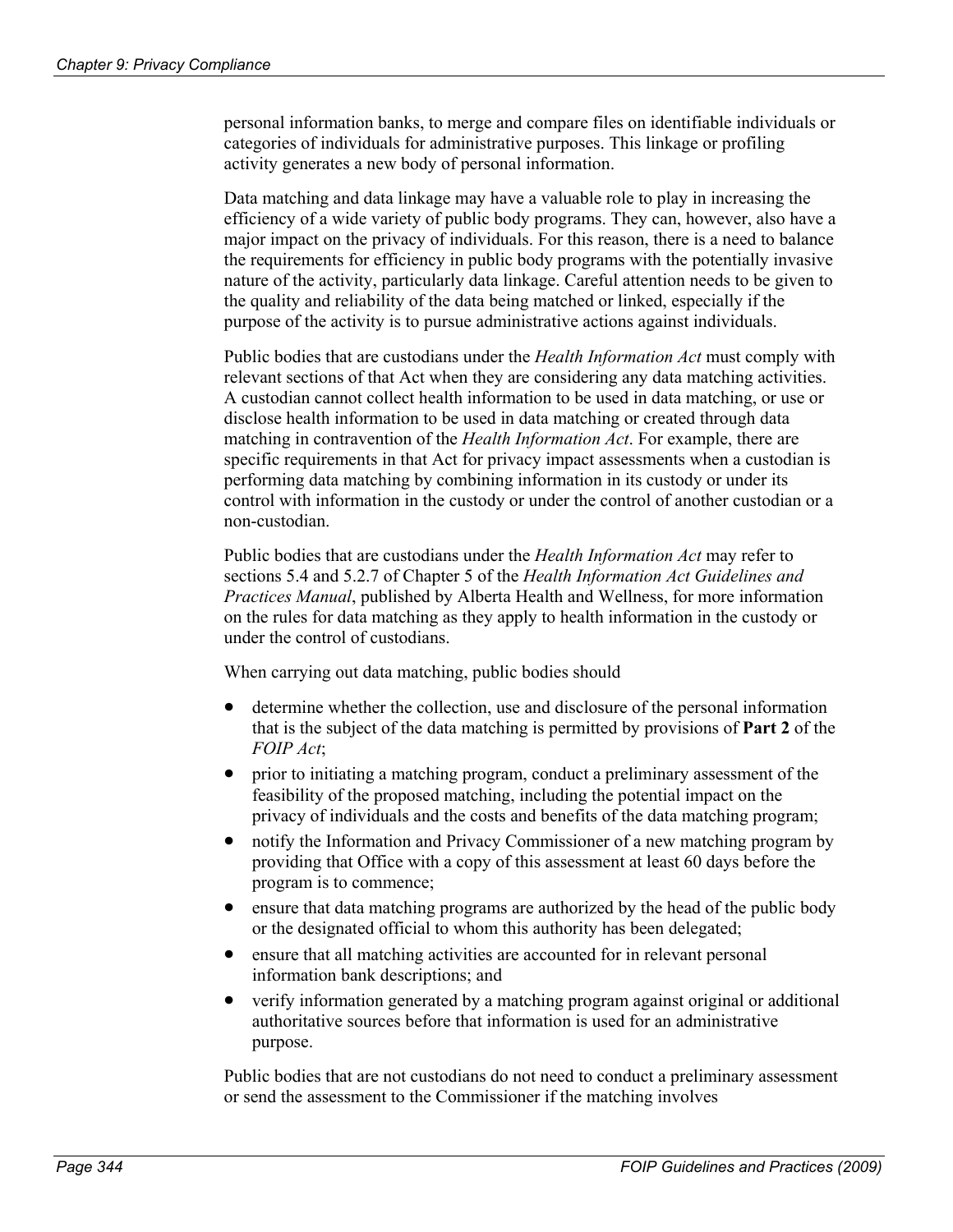- information not used for an administrative purpose directly affecting an individual;
- $\bullet$ two or more databases of information collected and held by the same public body for the same purpose;
- programs that review the contents of a records system to remove or correct items where there is no intention to take administrative action;
- $\bullet$ programs that co-locate items previously in separate locations, provided the purposes for which the information collected or compiled continue to apply; or
- $\bullet$ information used for research, statistical or program evaluation purposes, if the output is in a form that is not individually identifying, provided **section 42** has been complied with.

#### *Preliminary assessment*

When considering a data matching program, a preliminary assessment should be carried out to determine whether matching data is the most practical and convenient approach to the need and whether there is a basis for proceeding in **Part 2** of the *FOIP Act*. The following are the steps for preliminary assessment of a matching program.

- $\bullet$ Assess the advantages of the proposed matching program against alternative control, management or enforcement approaches.
- Verify that the collection involved in a matching program is authorized by a statute or regulation of Alberta or Canada, is for the purpose of law enforcement, or relates directly to and is necessary for an operating program or activity of a public body (**section 33**).
- $\bullet$ Examine the possibility of collecting the information directly from the individual to whom it relates or whether collection through data matching is permissible under the *FOIP Act*. Indirect collection is permitted if the individual has authorized indirect collection, the public body could obtain the information from another source without the consent of the individual under **section 34(1)**, or direct collection might result in the collection of inaccurate information (**section 34(3)**).
- $\bullet$ Determine whether it is necessary to notify individuals of the new use of their personal information, and if so, the best procedures for notification, or if not, the justification for not notifying the individual (**section 34(2)**).
- Describe the means for ensuring that the information used in the matching program, as well as the information generated, is accurate and complete (**section 35**).
- $\bullet$ Determine whether the consent of individuals to the use or disclosure of their personal information is required, and if so, the procedures for obtaining any required consent, or if not, the reason for not obtaining consent (**section 40(1)(d)**).
- Determine whether there is other authority for the use or disclosure of the personal information under **section 39** or **40**.
- Set the start and completion dates for the matching program and, where applicable, the schedule for any required periodic or continuing matching programs.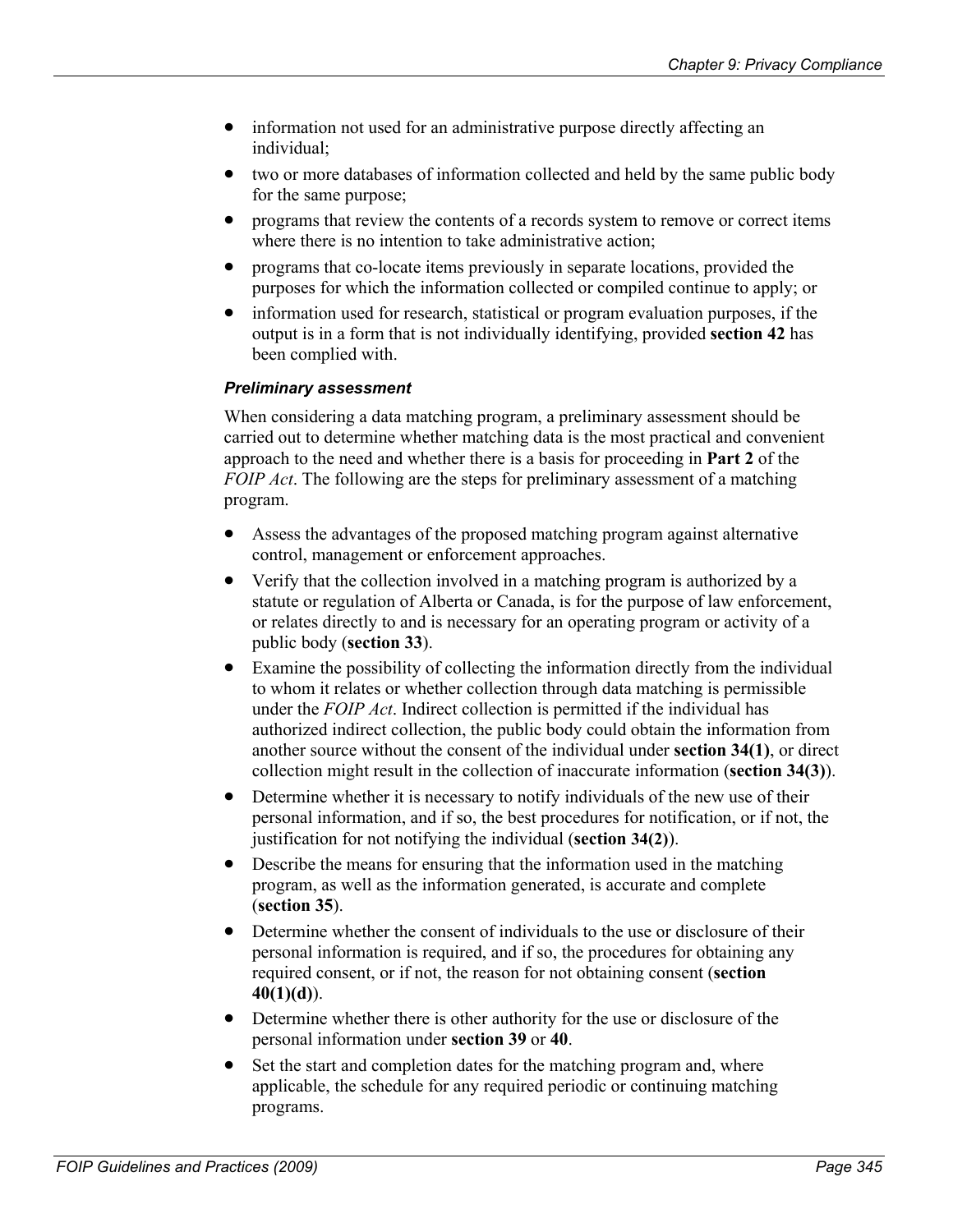- Describe the results of any pilot projects designed to test the proposed matching programs (whenever possible, matching public bodies should test the programs to evaluate their effectiveness).
- Determine the costs and the benefits of the proposed data-matching program.

At this stage, the public body should also determine the procedures available to

- establish a records retention and disposition schedule for information used in matching programs, including the program protocols used to establish the link between sets of personal information;
- $\bullet$ ensure that any new use or disclosure of personal information is included in the directory of personal information banks held by the public body; and
- establish a personal information bank for the personal information generated as a result of the matching program.

#### *Cost–benefit analysis*

A second step is a basic cost–benefit analysis. Public bodies should determine the costs of a matching program relative to its benefits. This analysis should be in terms of the level of a public body's resources (e.g. staff, equipment and materials needed to perform a matching program) and the amount of effort required to develop and to implement it. The importance of the cost–benefit factor to the decision to proceed with a matching program will vary with the context in which the public body operates. Projected or actual resource expenditures should be examined in relation to direct costs, data processing and telecommunications costs, administrative overhead, and any costs associated with contracting out activities.

The cost–benefit analysis should quantify and document the following savings, as appropriate:

- $\bullet$ funds that may be recouped through voluntary repayments or formal collection action;
- $\bullet$ savings due to termination of ineligible benefits;
- savings due to the denial of benefits that would otherwise have been approved;
- savings due to the deterrent effect of the program; and
- savings relative to other methods of data collection or compilation.

It may be appropriate in some instances to provide evidence of a substantive impact on society or the economy that would result if the program were not implemented.

#### *Notification of the Information and Privacy Commissioner*

As a third step, public bodies should consult with the Office of the Information and Privacy Commissioner on data matching projects. To allow for this external review before implementation, public bodies should give the Information and Privacy Commissioner advance notification of their intention to initiate a matching program. Providing the Commissioner's Office with the preliminary feasibility assessment may serve this purpose.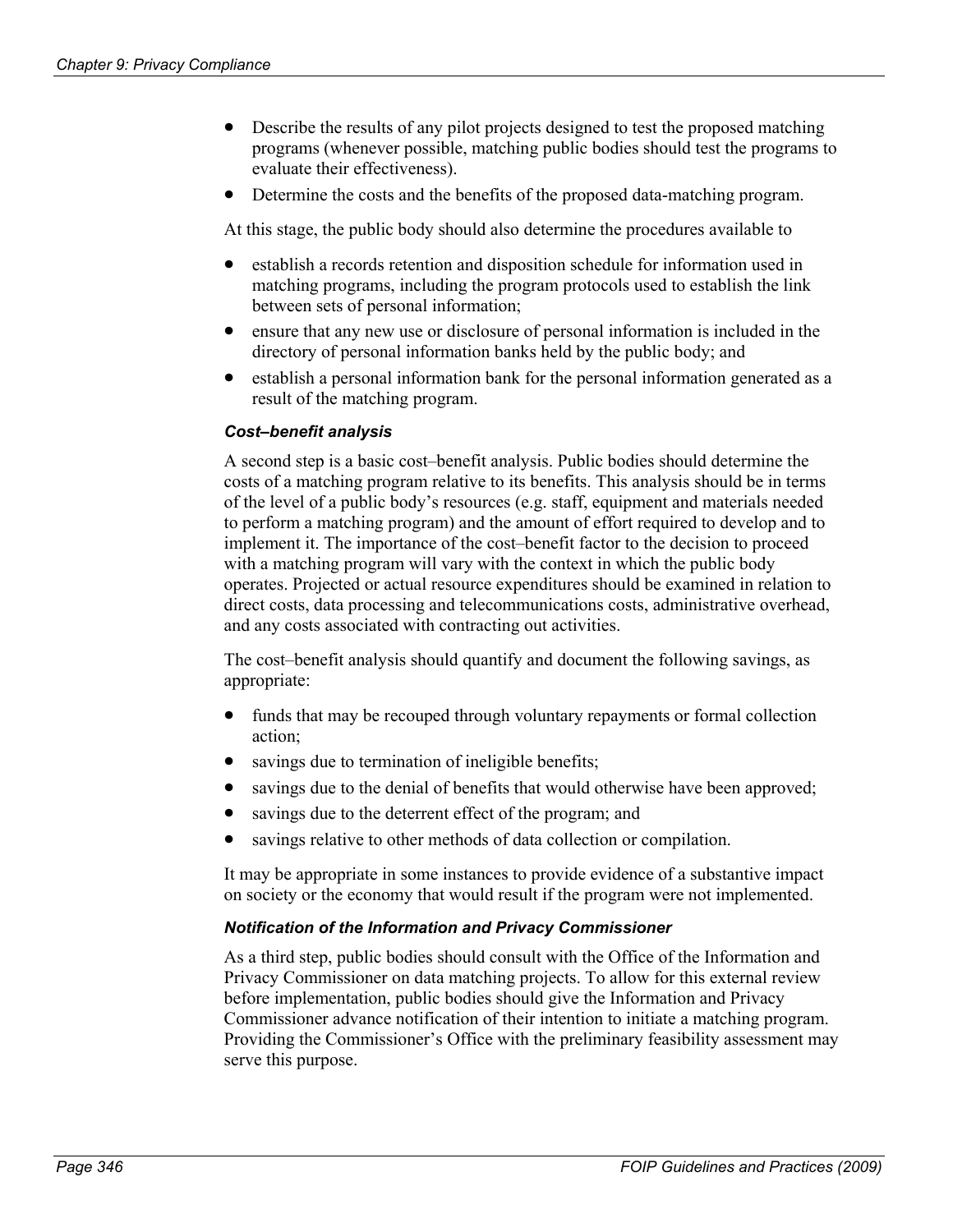A reasonable time frame for such notification is at least 60 days before the matching is scheduled to begin. This ensures that the Office of the Information and Privacy Commissioner is informed of new consistent uses and new data matches. After the review, the Commissioner may advise the head of the public body that, in his or her opinion, the uses or activities are not in accordance with the provisions of the *FOIP Act*.

## *Approval*

A fourth step is to get final approval for the matching activity or program within the public body that is the matching recipient. It is recommended that the final approval for a data matching program be given by the head of the public body undertaking the program or by a senior official specifically delegated under the *FOIP Act* to authorize such programs.

When a public body is frequently involved in matching activities and the size and organization of the body merit it, the head may establish an internal review body. This might consist of senior program officials, information management or information technology staff and the FOIP Coordinator. The group would review proposed matching programs for compliance with **Part 2** of the *FOIP Act* and make recommendations to the head concerning matching programs for which the public body is either the matching recipient or the matching source.

## *Public notification of a matching program*

The *FOIP Act* requires that a public body account publicly for the use and disclosure of personal information. One way to do this effectively is to notify the general public, or specific groups of clients, of a matching program. The inclusion of current, accurate information about all ongoing data matching activities in the directories of personal information banks held by public bodies is an effective way of providing public notification.

## *Special conditions relating to the disclosure of information for matching programs*

When a public body is asked to disclose personal information for data matching purposes (a matching source), there are a number of factors that must be taken into consideration. Disclosure of personal information requested for matching purposes can only be made under the conditions set out in **Part 2** of the *FOIP Act*.

The public body disclosing the information should

- request and review the preliminary assessment and any other available documentation on the proposed matching to assist in making an informed judgment as to whether the proposed match is justified by program needs as well as the requirements of the Act. The public body must be able to demonstrate that it can disclose the information under **section 40** of the Act;
- determine whether additional information or action will be required for verification purposes and whether such disclosure or action is acceptable;
- $\bullet$ ensure that when a disclosure is made for matching purposes, it is sanctioned by a written agreement signed by senior officials representing both the matching